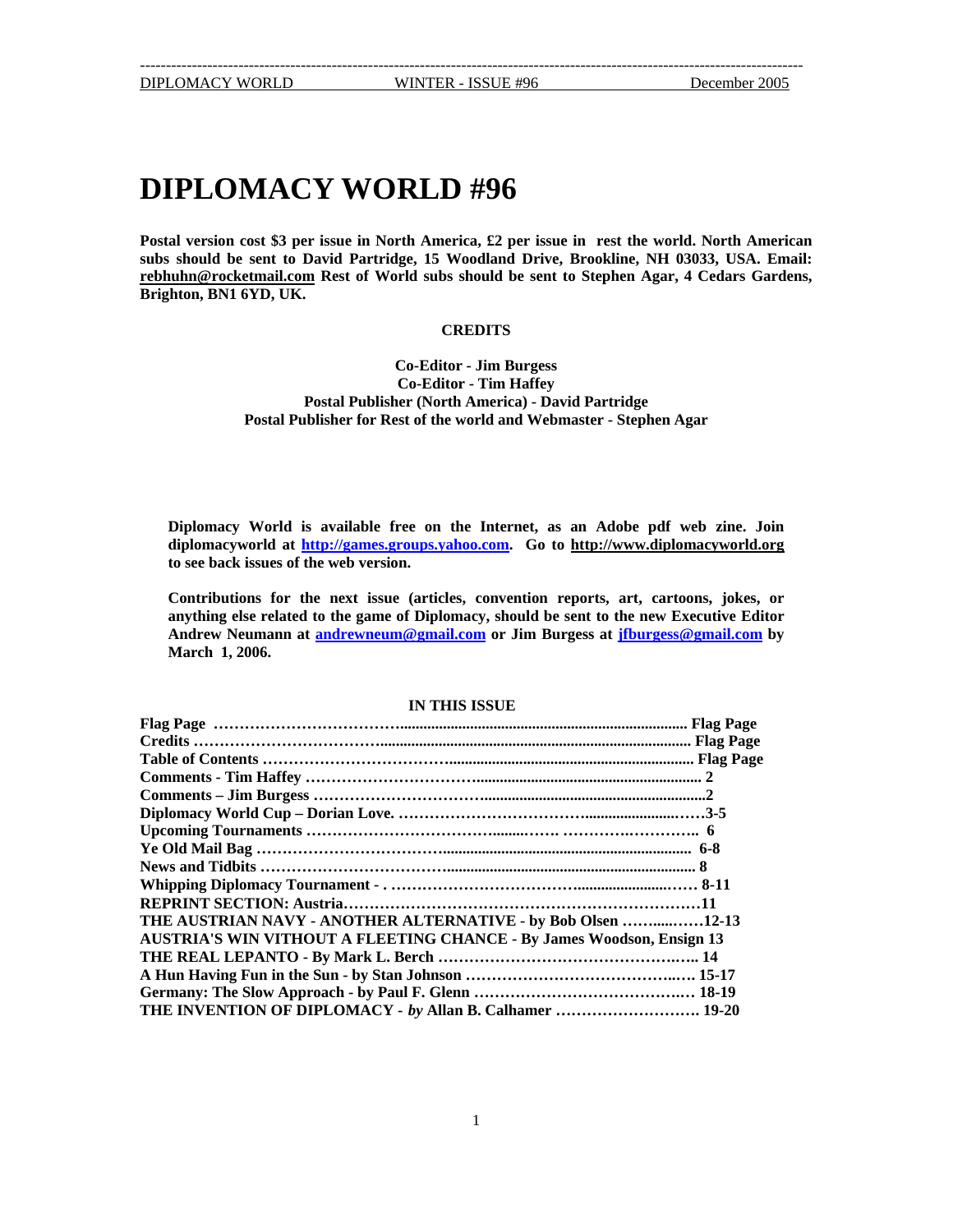## **Comments**

**by Tim Haffey** 

**Well, other than a email from Jim-Bob telling me not to be so hard on everyone and that he would, personally, encourage people to send in articles, reports, etc. to** *Diplomacy World***, I have not received a single email or letter from anyone. I did take some stuff off of a list I subscribe to so I guess those count for something. A report on BAD ASS Whipping Dip Con. But those were not really sent to DW, just out to the list they were on. But, being so desperate for content, I used them. Probably old news by now.**

**I can continue to reprint old articles and such from old issues of DW, but then I suppose we would have to change the name to Diplomacy World** *Digest.* **Hmm, I think that name is already taken. How about Diplomacy World Retread Factory? No? Oh Well.** 

**I think I have made up my mind.** *Diplomacy World* **served a very useful purpose when Diplomacy was played primarily by postal mail. That generated a whole industry and DW served as the flagship of that industry. But, now with the decrease in postal Zines and the transfer of the game, in most circles, to the internet and email supported by websites, I just don't see the need for Diplomacy World any more, sad to say. Everything is almost instantly reported nowadays and by the time it comes out in DW, it is old news.** 

**Therefore, I do hereby declare that I am resigning from** *Diplomacy World* **and this issue is my last. I did last two years and that is no small feat, but I just don't think it is worth it any more. Now, DW may continue under Jim-Bob's editorship but, probably not.** 

**\*\*\*\*\*\*\*\*\*\*\*\*\*\*\*\*\*\*\*\*\*\*\*\*\*\*\*\*\*\*\*\*\*\*\*\*\*\*\*\*\*\*\*\*\*\*\*\*\*\*\*\*\*\*\*\*\*\*\*\*\*\*\*\*\*\*\*\*\*\*\*\*\*\*\*\*\*\*\*\*\*\*\*\*\*\***

## **Comments**

**by Jim Burgess**

**I think we're lucky that Andrew Neumann has stepped forward and volunteered to be the new Executive Editor. I know that I cannot do it myself, but I do think that there is a role for** *Diplomacy World***. And I think Andrew is going to take it in the direction it needs to be taken, toward the support of the FTF Diplomacy Hobby. Andrew is already hard at work on Issue #97 and if he stays on schedule that means that 2006 will see the monumental 100th issue of this szine. It will be over 30 years old to get there which means that on average it only has missed about one quarterly issue a year over that period. I would have guessed that the record was a bit worse than that. Please help Andrew [\(andrewneum@gmail.com\)](mailto:andrewneum@gmail.com) to get off to a good start.** 

**I also want to salute Tim Haffey's efforts. I hope I can convince him to stay on as Archives editor and provide for us other information and tidbits out of the Archives in his possession, not just the Archives on** *Diplomacy World***, but on other szines as well. Tim has done a brilliant job of keeping the szine on time, whereas I have not. I think Andrew will do more on the production end so I don't have to do quite so much copyediting.** 

**Finally, Dorian Love ([leogends@iafrica.com\)](mailto:leogends@iafrica.com) is trying to revive and work out an old Larry Peery idea for competition between countries in Diplomacy. He asked me if I would post his draft Charter here for comments and possibly for interest. Please connect to the Yahoogroup for more.**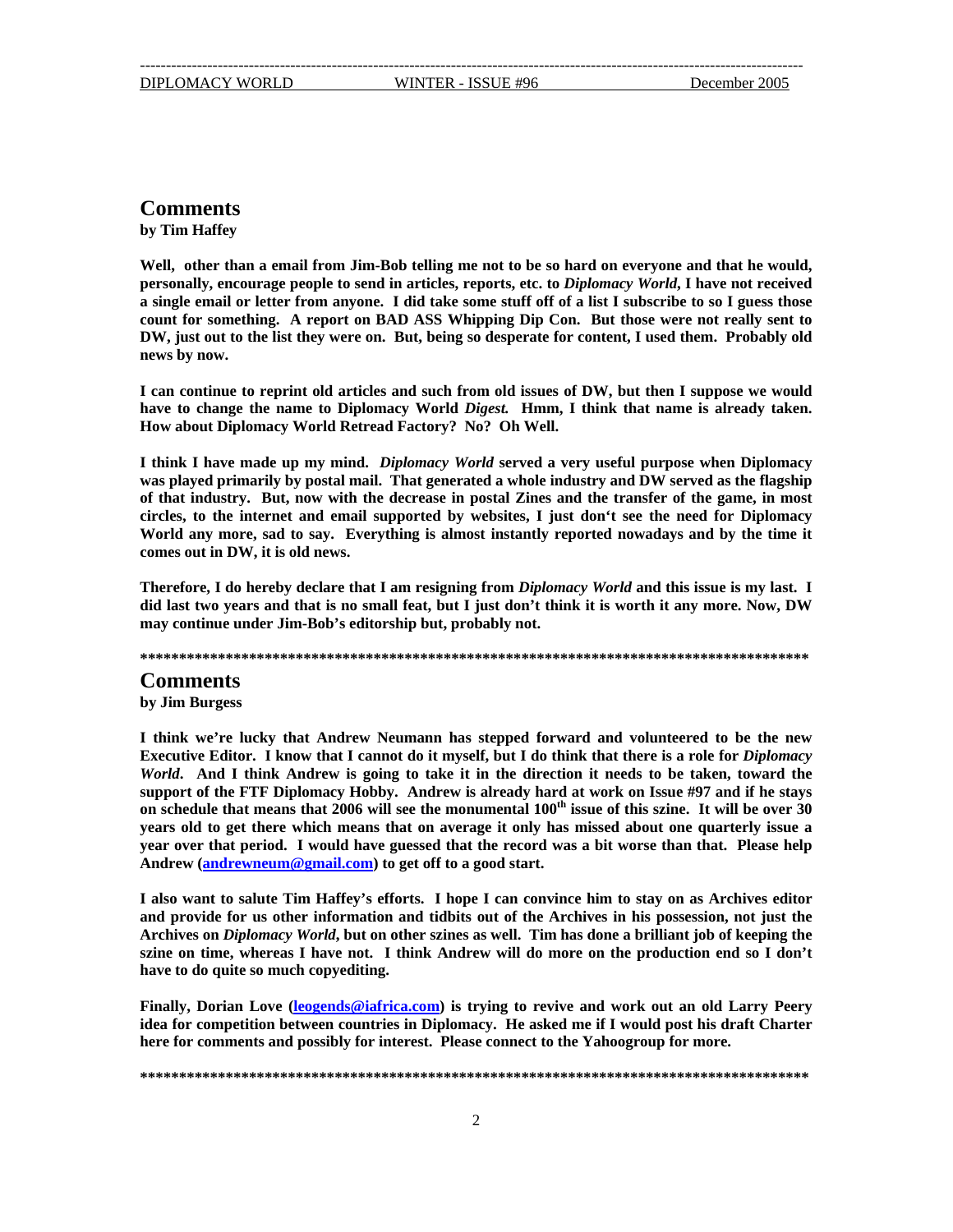## **DIPLOMACY WORLD CUP by Dorian Love**

**This charter springs out of a debate within the DipWorld community. But seeks inclusivity of all Diplomacy communities. Please forward this document to all who might find it of interest.** 

**A new yahoogroups listserv for discussion of this Charter and any future World Cup has been set up at <http://games.groups.yahoo.com/group/DiplomacyWorldCup/>**

**Subscribe by sending an email to: [DiplomacyWorldCup-subscribe@yahoogroups.com](mailto:DiplomacyWorldCup-subscribe@yahoogroups.com)**

**A webpage has been created at <http://www.embassysa.co.za/worldcup/worldcup.php> to carry revisions of the Charter.** 

#### **CHARTER**

*1. Preamble* 

**In Most sports, the highest form of competitive play is the International, the Test Match, The World Cup, in which national teams compete to see which nation is the best in the World at their chosen sport. In Diplomacy there are tournaments, both face to face, and via the Internet in which players from many nations compete. There have been tournaments in which players are geographically chosen. However, there is no truly national team competition akin to a World Cup.**

**The aim of this charter is to set out some of the basic guidelines and principles which could be used to sanction tournaments which operate as a World Cup of Diplomacy.** 

- *2. Definitions* 
	- **i. The Diplomacy World Cup**

**An Internet tournament organized on a regular basis, hosted by any site, in which teams competing are organized on the basis of the nationality of the players. Hereinafter referred to as The World Cup.** 

**ii. The World Cup Council** 

**A controlling body made up of eight people, elected at the time of the preceding World Cup, and given responsibility for organizing the next World Cup, for receiving and deciding Bids, for hearing Appeals and ensuring that the Charter is upheld. Herein after known as the WCC.** 

**iii. Host Sites** 

**Any organization, club, or Internet community which applies for, and is granted the Charter to host a World Cup Tournament. In principle the aim should be to rotate the host site amongst the sites capable of hosting a World Cup Tournament.** 

**iv. World Cup Tournaments** 

**Any tournament run as a World Cup, staged by a Host Site. The Tournament may be run via a forum, Play By E-Mail, or via a judge, or any medium acceptable to the World Cup Council.**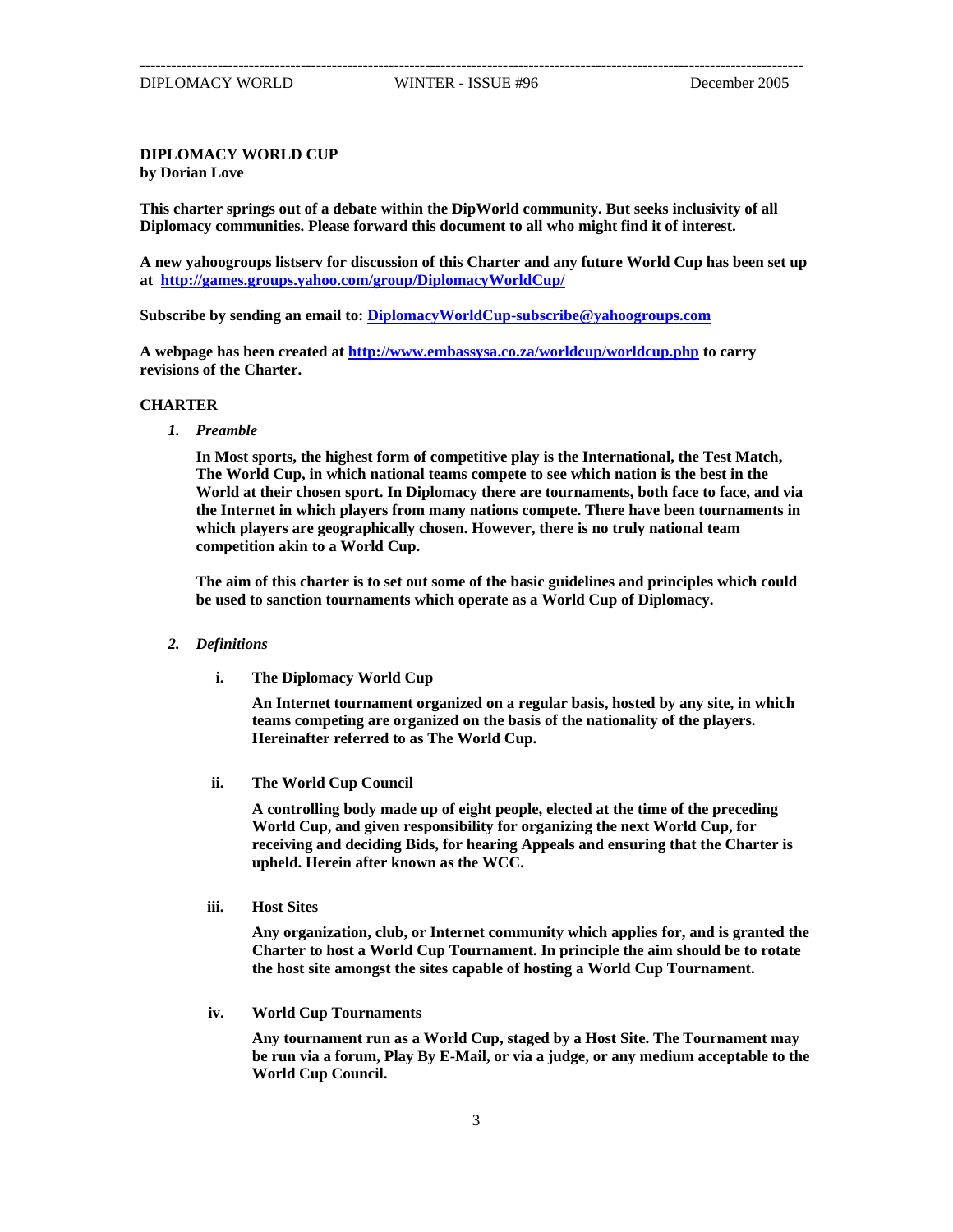**v. World Cup Bids** 

**A Bid by any Host Site to stage a World Cup Tournament. Bids should include details of the tournament rules and scoring system to be used.** 

## *3. The World Cup Council*

**i. Membership** 

**The WCC shall consist of eight members elected by all interested players at the time of a World Cup. It is intended that WCC members should be prominent members of the Diplomacy community.** 

**ii. The Election of Members** 

**The WCC shall be elected by poll or ballot in an election overseen by the out-going WCC, one of whose members will be appointed as a scrutineer. There will be a period during which candidates are nominated, of not less than three weeks. There will be a period for voting by whatever means of not less than two weeks.** 

**iii. Term of Duty** 

**The WCC assumes office immediately after the election has been declared, and is dissolved upon the declaration of the next WCC, serving for the term of one World Cup only. Should the WCC fail to stage a World Cup within two calendar years, it is considered dissolved, and a new election should be called.** 

#### **iv. The Duties and Responsibilities of the WCC**

**The WCC shall be formed for the sole purpose of:** 

- **a. Calling for bids to host a World Cup.**
- **b. Assessing Bids received and deciding which Host Site will host the World Cup by simple majority.**
- **c. Hearing all Appeals against this decision by appointing three independent mediators to decide if the process was fair.**
- **d. Ensuring that the Host Site is discharging its duties responsibly, and reawarding the World Cup should it deem necessary to do so.**
- **e. Deciding any adjustments to the Rules and format for the World Cup Tournament along with the Host Site. The WCC has a final say in approving any changes to the rules, regulations, format and scoring system laid out in the Bid.**
- **f. Hearing all appeals relating to the running of the World Cup Tournament.**
- **g. Electing a scrutineer and running the election for the next WCC as soon as the World Cup is over.**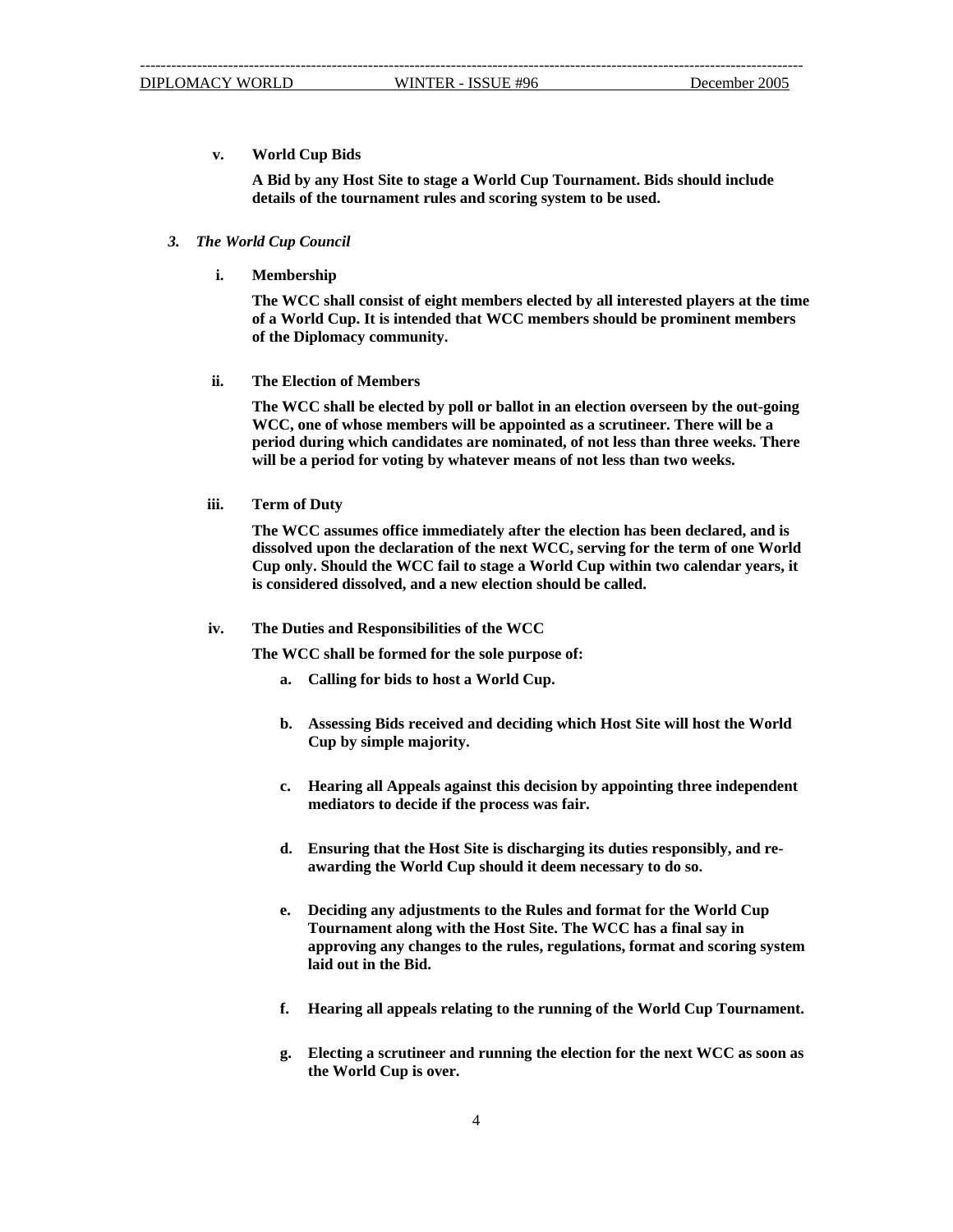**v. Chairmanship of the WCC** 

**The WCC, once elected, shall decide amongst its own members who will chair the WCC, and any other portfolios it may deem necessary to create. The WCC may also co-opt members as deemed necessary, or delegate duties as it sees fit.** 

*4. World Cup Tournaments* 

**To qualify as a World Cup Tournament, the following criteria must be met:** 

- **a. The Tournament must be open to all eligible team entries, seeking to be as inclusive as possible.**
- **b. The Tournament must run to completion according to the rules and regulations approved in the Bid.**
- *5. World Cup Teams*

**To qualify as a World Cup Team, the following criteria must be met:** 

- **. The Team should consist only of eligible players**
- **a. The Team should be organized around the principle of common nationality**
- *6. Eligibility*

**Players are eligible to play for a World Cup Team if:** 

- **. they share a common nationality by passport, residency or birth**
- **a. they share a common regional affiliation should insufficient players be available to represent a nation. For example a player from Argentina might represent a South American Team.**
- **b. they share a common regional affiliation should too many players be available to represent a nation. For example a player from the United States of America might represent an East Coast USA team.**
- **c. Should a player change affiliation from one World Cup Tournament to another to a team not bounded by the player's original nationality or residence. This change must be approved by the WCC. No such approval is necessary if a player representing USA East Coast in one tournament subsequently gets chosen for a combined USA team, or indeed for a West Coast Team following a change of residency within a national boundary.**
- *7. Scoring Systems*

**The Scoring Systems used will advertised and known before the World Cup Tournament begins. It will make part of any Bid, and will be approved by the WCC.** 

**\*\*\*\*\*\*\*\*\*\*\*\*\*\*\*\*\*\*\*\*\*\*\*\*\*\*\*\*\*\*\*\*\*\*\*\*\*\*\*\*\*\*\*\*\*\*\*\*\*\*\*\*\*\*\*\*\*\*\*\*\*\*\*\*\*\*\*\*\*\*\*\*\*\*\*\*\*\*\*\*\*\*\*\*\*\***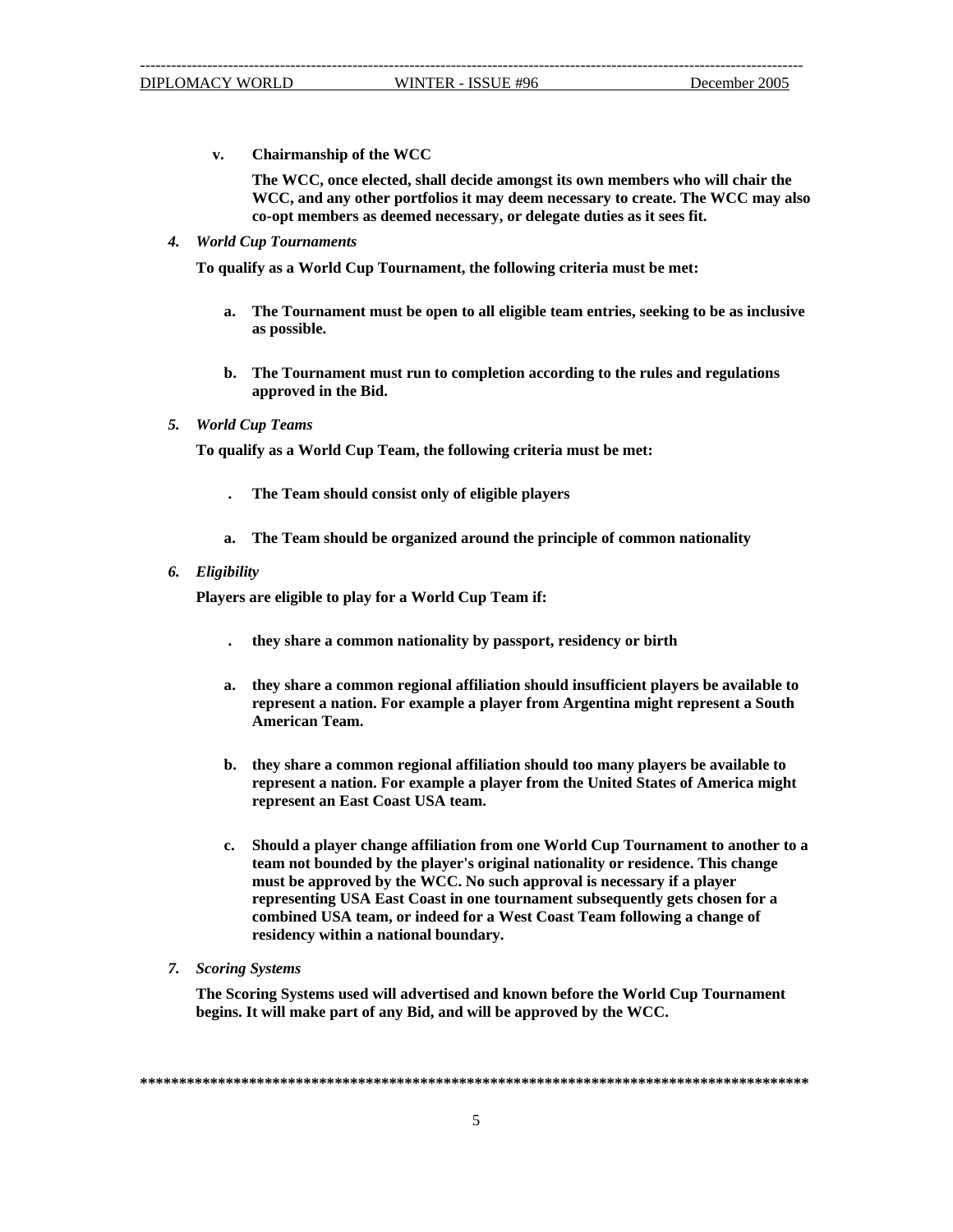## **Upcoming Tournaments for 2006**

**WAC CON**

**January 26–29 Seattle WA Contact [nbarnes99@hotmail.com](mailto:nbarnes99@hotmail.com) <http://www.diplom.org/Face/Seattle/calendar.html>**

**DIPCON - Feb 24th- 26th, 2006** The North American Diplomacy Championships coincide with Prezcon in Charlottesville, VA. For more information go to [http://www.dipconsocietyna.org](http://www.dipconsocietyna.org/) and click on convention reports area. **Contact [gamerhood@charter.net](mailto:gamerhood@charter.net) <http://www.prezcon.com/flyers/Dipcon2006.pdf>**

**\*\*\*\*\*\*\*\*\*\*\*\*\*\*\*\*\*\*\*\*\*\*\*\*\*\*\*\*\*\*\*\*\*\*\*\*\*\*\*\*\*\*\*\*\*\*\*\*\*\*\*\*\*\*\*\*\*\*\*\*\*\*\*\*\*\*\*\*\*\*\*\*\*\*\*\*\*\*\*\*\*\*\*\*\*\***

LYE OLD MAILBAG

**14 Nov 2005 Adam Silverman** 

**Here is how the GameSpy review is summed up:** 

**"It's like someone tried to make the worst Diplomacy PC game possible, and succeeded."** 

**For those still interested in reading more: <http://pc.gamespy.com/pc/diplomacy-2005/665958p1.html>**

**\*\*\*\*\*\*\*\*\*\*\*\*\*\*\*\*\*\*\*\*\*\*\*\*\*\*\*\*\*\*\*\*\*\*\*\*\*\*\*\*\*\*\*\*\*\*\*\*\*\*\*\*\*\*\*\*\*\*\*\*\*\*\*\*\*\*\*\*\*\*\*\*\*\*\*\*\*\*\*\*\*\*\*\*\*\***

**Adam Silverman [agman@stanford.edu](mailto:agman@stanford.edu) 10/30/05**

**There has been some talk lately about the Bay Area submitting a bid for DipCon in 2007. I would like to put rumors to rest and officially announce that we will not be submitting a bid. Though the tournament was extrmely successful by the standard I consider most important, the participants having a great time, we're not yet ready to host a DipCon. Despite great efforts on the parts of Edi Birsan, Tom Hilton, and myself to recruit players from our 120 local player list, barely being able to fill 3 boards with local players doesn't seem to justify a bid. Furthermore, I consider our inability to attract travelers (we had only one) to be a significant block at this time.** 

**That being said, this year's Whipping was in my opinion, better than entatively on Oct 28-29.**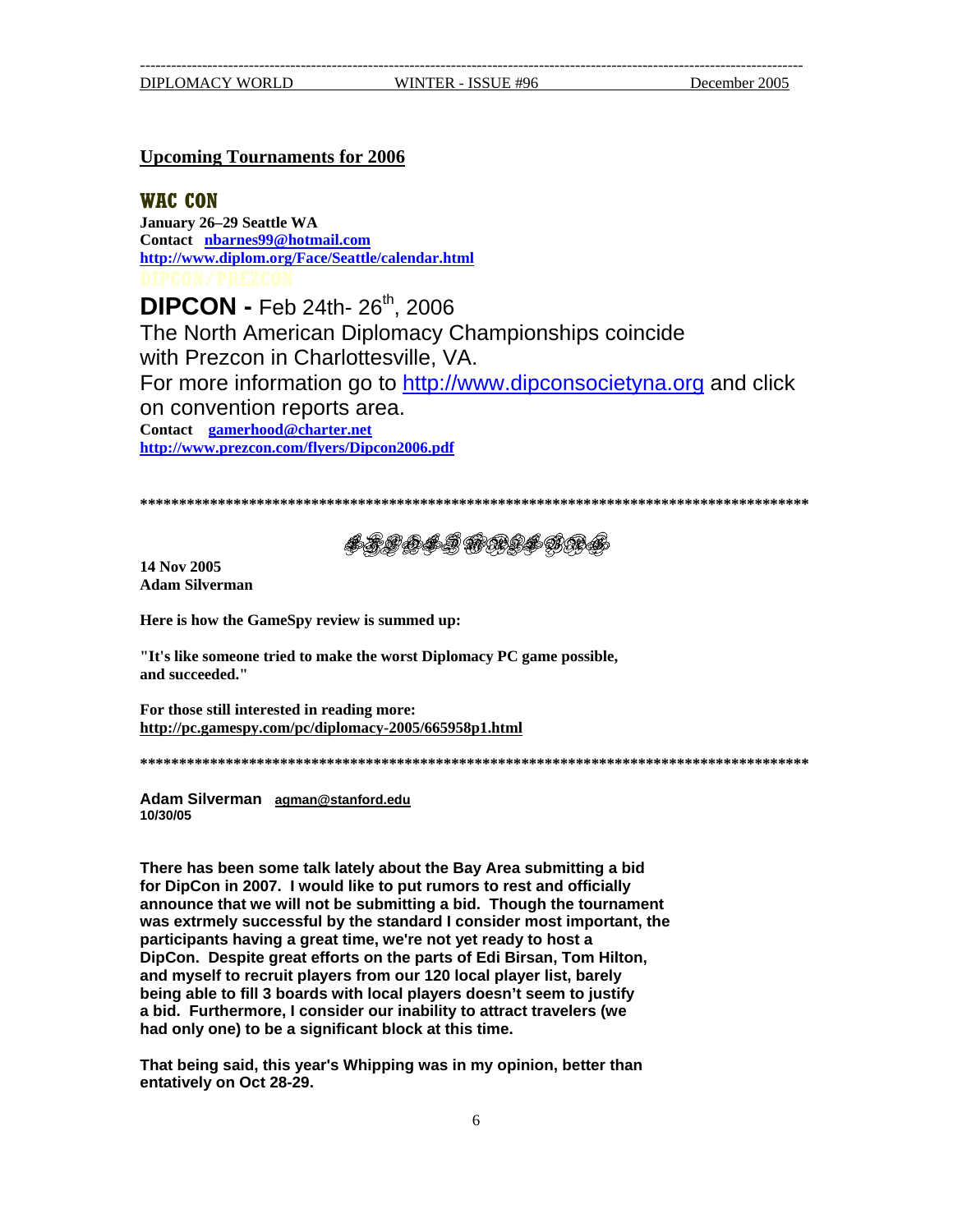**From the players at Whipping, it would be great to hear your comments so we can make it even better next year. What did and didn't you like about the tournament? What could we improve and how can we make it better?** 

**\*\*\*\*\*\*\*\*\*\*\*\*\*\*\*\*\*\*\*\*\*\*\*\*\*\*\*\*\*\*\*\*\*\*\*\*\*\*\*\*\*\*\*\*\*\*\*\*\*\*\*\*\*\*\*\*\*\*\*\*\*\*\*\*\*\*\*\*\*\*\*\*\*\*\*\*\*\*\*\*\*\*\*\*\*\*\*\*\*\*\*\*\*\*\*\*\*\*\*\*\*\*\*\*\*\*\*\*\*\*** 

**On 11/5/05, Tom Hilton <tvhilton@gmail.com> wrote:** 

 **Added a bunch of pictures, and some commentary, to my blog at <http://tehipitetom.blogspot.com/2005/11/belated-diplo-blogging.html>**

 **Enjoy!**

**\*\*\*\*\*\*\*\*\*\*\*\*\*\*\*\*\*\*\*\*\*\*\*\*\*\*\*\*\*\*\*\*\*\*\*\*\*\*\*\*\*\*\*\*\*\*\*\*\*\*\*\*\*\*\*\*\*\*\*\*\*\*\*\*\*\*\*\*\*\*\*\*\*\*\*\*\*\*\*\*\*\*\*\*\*\*\*\*\*\*\*\*\*\*\*\*\*\*\*\*\*\*\*\*\*\*\*\*\*\*** 

**buzeddy@aol.com 23 Oct 2005**

**Medford Game October 22,2005 NADF Report - Medford 10/22 game**

**Organizer/Reporter - Alex Amann** 

**Player..................Result..NADF masterpoints..............NADF Ratings(place)** 

| Adam SnodgrassD1i11.38(149)12.96(134)1701(165)1715(159) |  |  |  |
|---------------------------------------------------------|--|--|--|
| Carl EllisD1a30.07(65)31.62(61)1784(140)1798(135)       |  |  |  |
| Jon HillD1g17.28(102)18.82(95)2100(81)2114(80)          |  |  |  |
| Ryan GroesbeckD1t5.22(250)6.75(209)1437(260)1451(257)   |  |  |  |
| Alex AmannD1r14.29(120)15.79(109)1309(328)1323(319)     |  |  |  |
| Gregg HarryD1e48.28(42)49.78(41)1795(134)1809(133)      |  |  |  |
| Igor PedanL1f0.00( - ) .16(894)1000( - )1012(761)       |  |  |  |

## **From the Russian point of view:**

**The game opened in the west with E/G vs. F and in the east with I/R vs. A, with T pretty much just existing in the corner. In 1902, R moved agressively against T and continued the campaign against A, while E/G continued in France. Around 1905, Italy made a misorder and that was the cue for Russia to make friends with Turkey to start getting the juggernaut together, albeit slightly later than usual. Italy was quickly brought down, and there were talks among some players of 3-way draws. Gregg had to leave around this time, and Igor was just about dead in France, so Igor ordered some final orders for France and took over after 1905 as England. Gregg would be proud, because Igor pushed for the solo, moving against Russia with Germany's help for just long enough to stab him for Belgium and Holland in 1907. Germany immediately realized that he was trying to get pushed out of the draw, and threatened to throw the solo to England, saying that he could walk out of his centers and let England in, and none of the rest of us could prevent it. The solo was not conceded, which was good, because Germany immediately turned around when England was getting into good position, citing that since he was trying to be cut out of the draw, he made sure there was a solo threat to get included in the stalemate line. After a few turns, the 6-way draw was agreed on, with Turkey and Russia allowing Austria to continue living in Venice with his remaining fleet (which had traveled around for a while previous to that).** 

**Note about letting Austria live, despite that he wasn't useful on the stalemate line: we**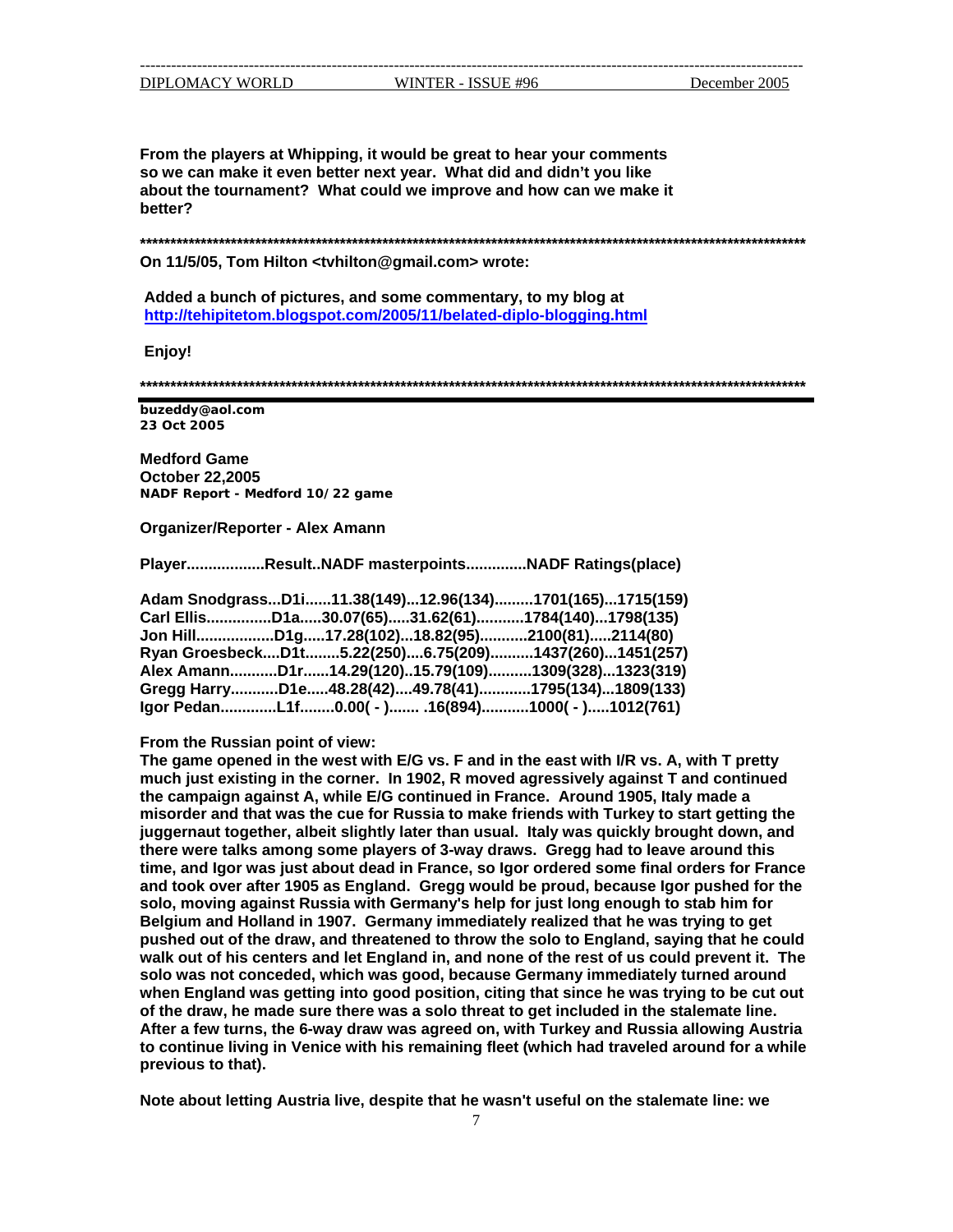**\*** 

**obviously had to make sure that there was a continued trend of 6-ways at our house. Jon and I have now hosted two games in Medford, and both of them have ended in 6-ways, with 5 powers getting together to prevent one from soloing.** 

**<http://www.diplom.org/NADF/index.htm>**

## **News and Tidbits of Information around the Hobby.**

**Boardman Number Custodian is Tom Howell. Miller Number Custodian is also Tom Howell. His address is 365 Storm King Road, Port Angeles, WA 98363.**

**US Orphan Game Custodian Michael Lowrey, [mlowrey@infionline.net](mailto:mlowrey@infionline.net) is the US Orphan Game Custodian. If your postal Diplomacy or variant game is delayed by a GM who has not provided results in months, contact Michael, and he will try to resolve the problem by checking with the GM, and if necessary placing the game with another GM. If you are not on the web, send me your message and I will forward it to Michael. Diplomacy World, 810 53rd Ave., Oakland, CA. 94601**

**Fred Davis' backup of the former North American Variant Bank is still in existence. While the original NAVB and the UKVB were merged some years ago under the aegis of Stephen Agar, he still maintains a file of about 200 Dip variants, including all of his own designs, and that a catalog of what he has on file is available. He feels that some people would not want to write to England for copies of variants, so they can obtain them from him. Or, at least, look at his Catalog to see what he has in stock. Copies of this Catalog are available for \$1.00. Send request to Fred Davis, Jr., 3210 Wheaton Way, Apt. K, Ellicott City, MD, 21043- 4254.** 

**North American Dipcon society website is now up and ready for use. The website is dipconsocietyna.org. The idea behind this was to provide a location where the DipCon Society meetings could have a written record of what went on at the last meeting for reference for the next meeting, given that they are 12 or more months apart. The last meeting was a mess because nobody wrote anything down and I can't get anyone to agree on what was voted on. Anyway, check the site and let me know what you think.** 

**\*\*\*\*\*\*\*\*\*\*\*\*\*\*\*\*\*\*\*\*\*\*\*\*\*\*\*\*\*\*\*\*\*\*\*\*\*\*\*\*\*\*\*\*\*\*\*\*\*\*\*\*\*\*\*\*\*\*\*\*\*\*\*\*\*\*\*\*\*\*\*\*\*\*\*\*\*\*\*\*\*\*\*\*\* \*\*\*\*\*\*\*\*\*\*\*\*\*\*\*\*\*\*\*\*\*\*\*\*\*\*\*\*\*\*\*\*\*\*\*\*\*\*\*\*\*\*\*\*\*\*\*\*\*\*\*\*\*\*\*\*\*\*\*\*\*\*\*\*\*\*\*\*\*\*\*\*\*\*\*\*\*\*\*\*\*\*\*\*\*\*\*\*\*\*\*\*\*\*\*\*\*\*\*\*\*\*\*\*\*\*\*\*\*\*\***

> **Bay Area Diplomacy Association (B.A.D.Ass.) Whipping Diplomacy Tournament**

**BADAss Whipping 2005 Diplomacy Tournament Results** 

**Top Board Champion: Andrew Neuman 2nd place: Darin Leviloff 3rd place Eric Mead 4th place: Sarah Irons 5th place: Tom Hilton 6th place: Tim Rollins 7th place: Edi Birsan**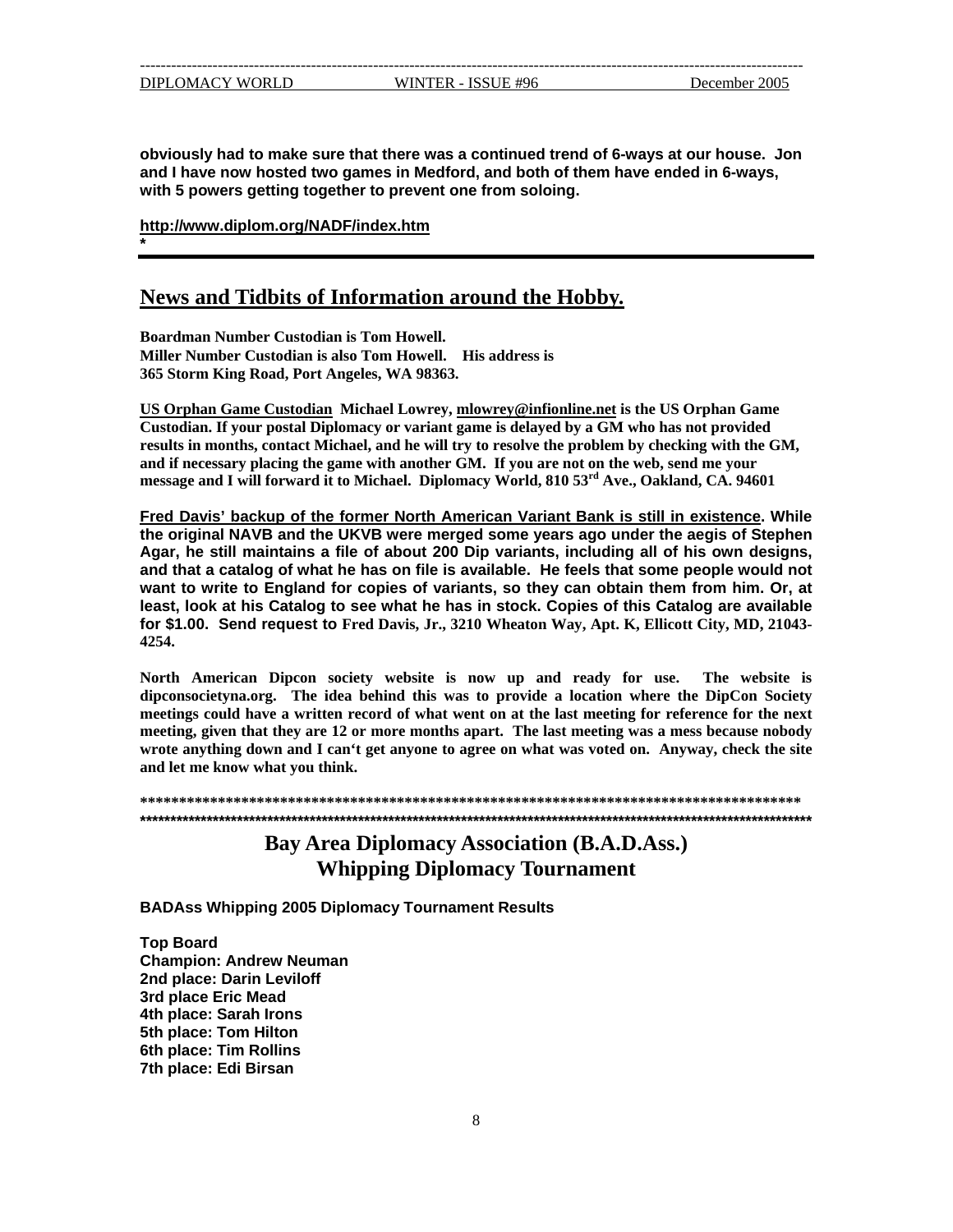--------------------------------------------------------------------------------------------------------------------------------

DIPLOMACY WORLD WINTER - ISSUE #96 December 2005

**Outstanding play of countries: Austria: Eric Mead England: Andrew Neuman France: Eric Goodman Germany: Sarah Irons Italy: Shawn Bennet Russia: Tim Rollins Turkey: Darin Leviloff** 

**Other awards: Outstanding Debut: Joseph Onorati Outstanding Play: Sarah Irons Whipped: Tim Butler Whipper (best stab): Andrew Neuman Cannon Ball: Cesar Alvarez (dropped SCs as Russia just like one) Raider: Tim Rollins (surviving 5 years with 1 center) Master/Slave: Andrew Neuman and Eric Mead (carebear play on the same board) Devil/Angel: David Leary and Edi Birsan (letting Edi live when he should have died) Pig: Josh Shank (one-dotter) Scardy Cat: Steve Ross (afraid to attack anyone until Edi and Adam were dead)** 

**Full Standings and scores: 1. Andrew Neuman 33.1 2. Darin Leviloff 23.4 3. Eric Mead 23.2 4. Sarah Irons 20.7 5. Tom Hilton 19.2 6. Tim Rollins 19.1 7. Edi Birsan 17.1 8. Jack Twilly 16.7 9. Josh Shank 16.4 10. Zack Phillips 16.1 11. Siobhan Granvold 15.4 12. Eric Goodman 15.4 13. Shawn Bennett 15.2 14. Steve Ross 15.1 15. Larry Grein 15.1 16. Ron Braken 14.2 17. David Leary 14.1 18. Joseph Onorati 14.1 19. Cesar Alvarez 12.9 20. Tim Butler 8.2 21. Nat Holzgraf 6 22. Mark Chan 2 23. Lionel Levine 2 24 Adam Silverman (TD) 22.4 Round 1 Board 1** 

**Austria: Edi Birsan 3 3 4 5 7 7 9 9 8 England: Darin Leviloff 4 5 5 7 8 10 9 10 10 France: David Leary 5 5 6 6 6 6 5 5 5 Germany: Eric Goodman 5 4 3 3 3 2 2 2 2**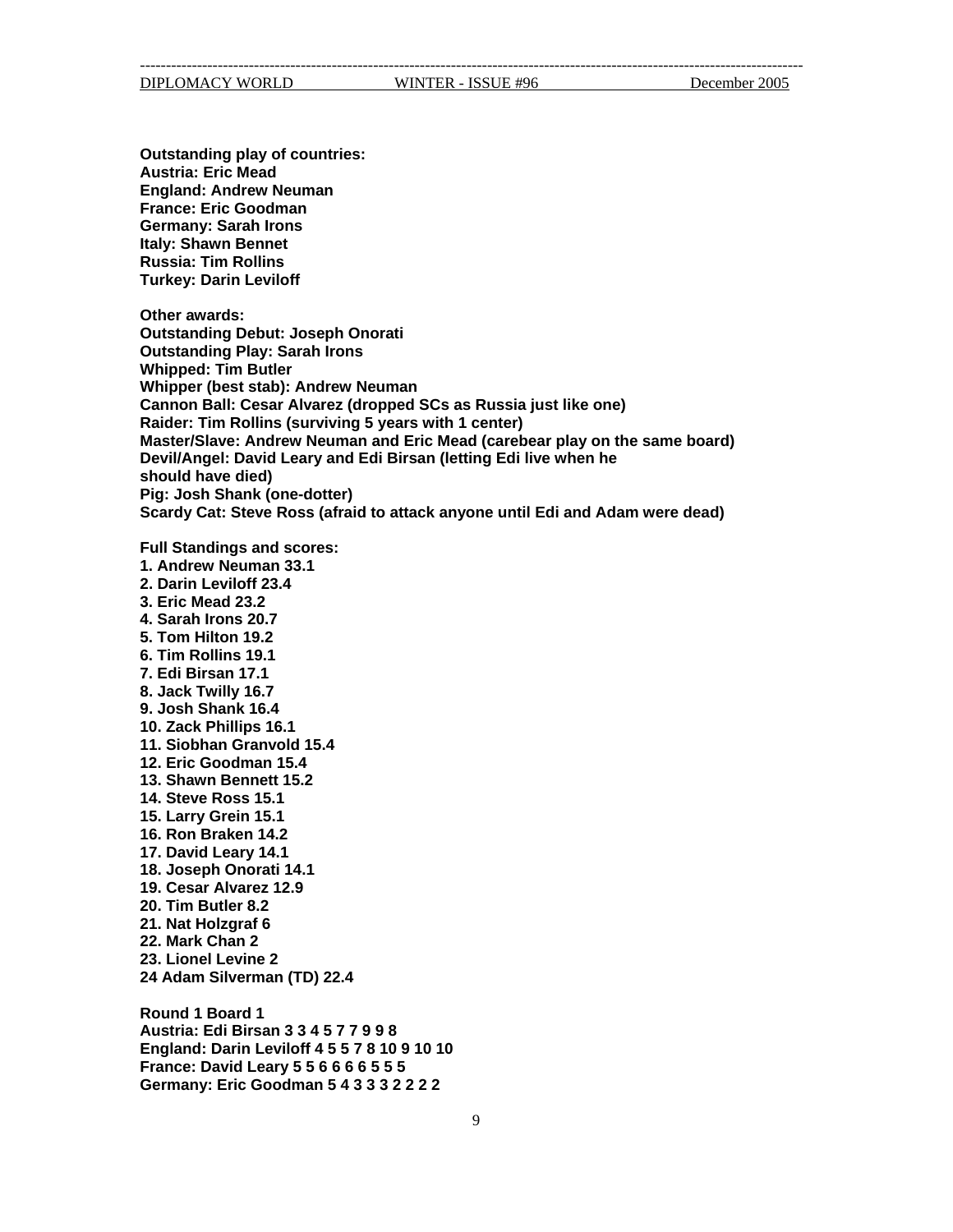**Austria: Steve Ross 6 7 7 8 8 England: Cesar Alvarez 4 5 7 8 9 France: Larry Grein 4 6 6 6 6**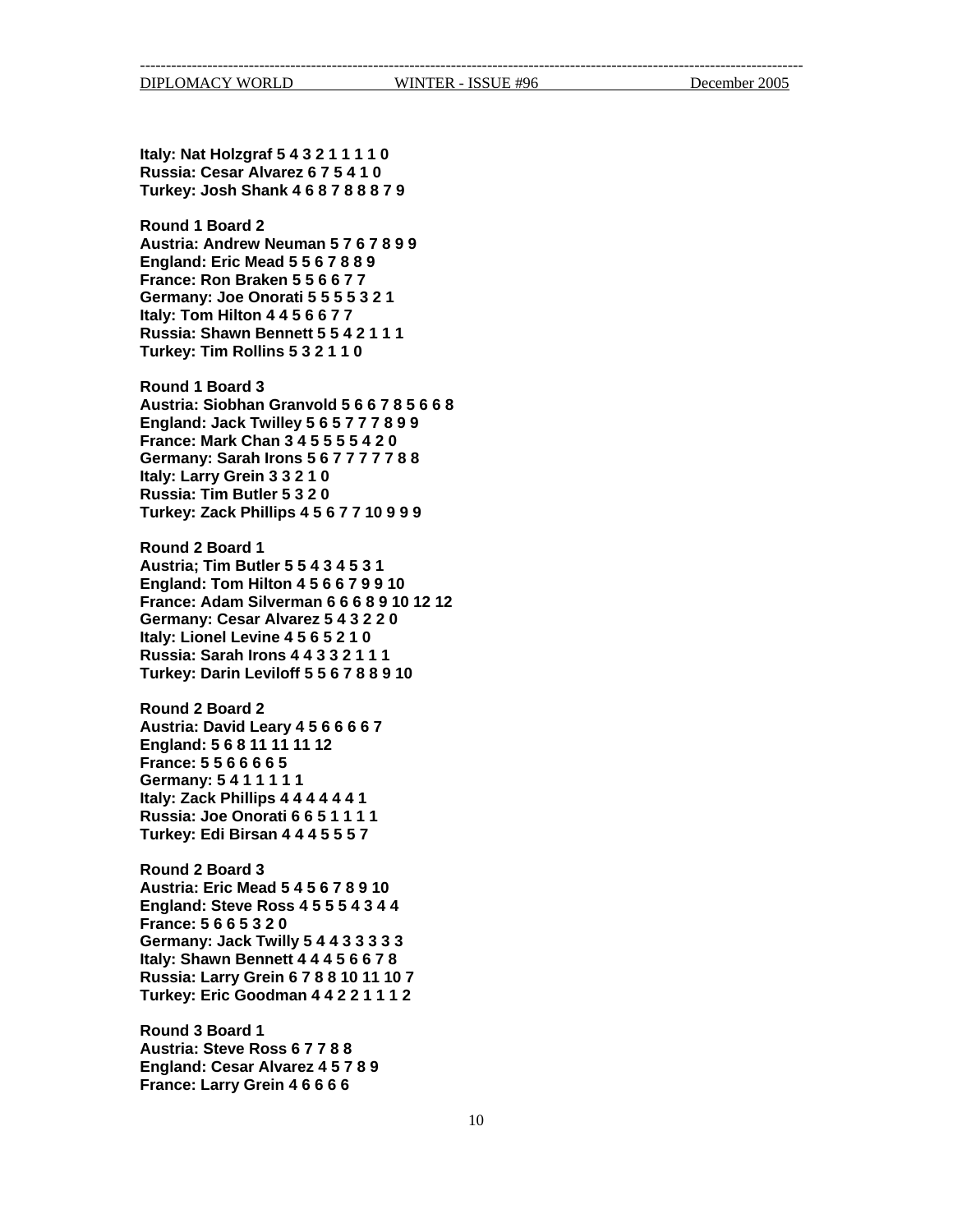-------------------------------------------------------------------------------------------------------------------------------- DIPLOMACY WORLD WINTER - ISSUE #96 December 2005

**Germany: Edi Birsan 4 3 2 1 1 Italy: Adam Silverman 3 1 1 1 1 Russia: Siobhan Granvold 6 6 5 3 2 Turkey: Tom Hilton 4 5 6 7 7** 

**Round 3 Board 2 Austria: Jack Twilly 4 3 4 4 3 3 England: Joe Onorati 4 5 6 6 6 7 France: Eric Goodman 5 5 5 7 7 8 Germany: David Leary 5 6 6 4 3 3 Italy: Josh Shank 5 5 4 3 4 2 Russia: Nat Holzgraf 4 3 1 1 1 0 Turkey: Andrew Neuman 5 7 9 10 11**

**Round 3 Board 3 Austria: Zack Phillips 5 4 0 England: Tim Butler 4 3 3 1 1 0 France: Sarah Irons 5 6 6 7 7 10 Germany: Ron Bracken 5 5 5 4 3 3 Italy: Adam Silverman 4 4 7 7 7 6 Russia: Tim Rollins 6 8 8 8 9 11 Turkey: Eric Mead 4 4 5 7 7 4**

**\*\*\*\*\*\*\*\*\*\*\*\*\*\*\*\*\*\*\*\*\*\*\*\*\*\*\*\*\*\*\*\*\*\*\*\*\*\*\*\*\*\*\*\*\*\*\*\*\*\*\*\*\*\*\*\*\*\*\*\*\*\*\*\*\*\*\*\*\*\*\*\*\*\*\*\*\*\*\*\*\*\*\*\*\***

## **Reprint Section**

**Articles taken from previous Diplomacy World issues. I thought I would rerun some articles concerning the Austrian Navy and Germany. The Austrian article is from DW issue 56, Fall 1989, page 36.** 

## **THE AUSTRIAN NAVY**

**Austria's potential as a naval power has always fascinated Diplomacy players and writers about the game. Perhaps the leading expert on this subject is Randolph Smyth, the publisher of FOL SI FIE, who contributed an article entitled, "The Austrian Navy. A Viable Alternative," to DIPLOMACY VORLD #16. The same article appeared in FOL SI FIE #19 and was later reprinted in VOICE OF COOM, #100.** 

**This issue we present an alternative view of the same subject by Bob 01sen, last year's Don Miller Memorial Award recipient, along with some comments on that article by Mark Berch, our own S&T editor.** 

**And to round out our Austrian Navy report we'll have a look at the real historical event that was the Battle of Lepanto, contributed by Mark Berch with some further comments byLarry Peery.** 

**Finally, by way of contrast, we present a reminiscence by James Woodson of his 1983 Grand Prize victory at PEERICON III, a victory by an Austria that ended the game with 18 units, all armies!**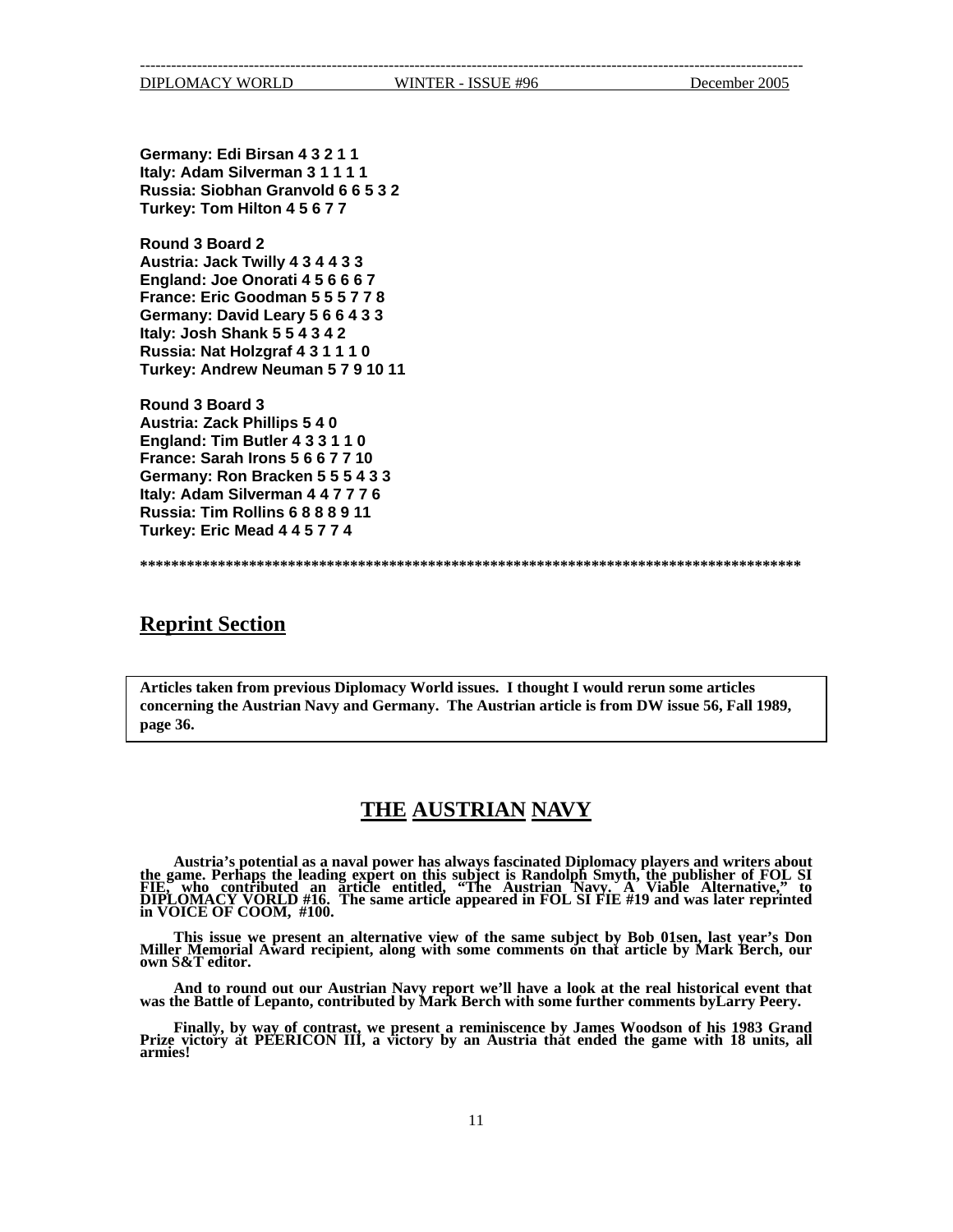## **THE AUSTRIAN NAVY - ANOTHER ALSDTERNATIVE**

### **by Bob Olsen**

Superficially, the whole idea of an Austrian naval strategy seems silly. Austria has only one coastal<br>supply center, Trieste, which is<br>1. a year away from the nearest important sea apace (the Ionian Sea).<br>2, directly adjac

**The opportunities for building fleets couldn't be much worse, and yet.. .a well-managed navy can make all the difference between ultimate success and failure for Austria.** 

**It must be understood that no matter how much emphasis the Austrian wants to put on his navy, this can only be a secondary concern. The first concern must always be security and survival. which means that in order to get anywhere the Austrian must create favorable diplomatic conditions. Russia is a good place to start. A Russian invasion of Galicia is going to screw things up completely and must be prevented. More, a good solid alliance with Russia is a necessity; since otherwise building fleets, which can't defend the homeland against Russia, Is suicidal.** 

**To pursue a naval strategy, Austria must make sure above all that Trieste remains in Austrian hands at all times, and is open for a build as often as possible. The obvious, crude and ham-handed way of**  doing this is to attack Italy, capture Venice, and make sure that nobody ever gets anywhere near<br>Trieste. But this points Austria's forces in the wrong direction, and gains against Italy will be slow in<br>coming. Better is a

**The diplomatic climate Austria wants to create here is something like this: Austria makes a firm neutrality pact---at least---with Russia; she also agrees to ally with Italy against the Turks, while keeping contact with the Sultan. Normally, Italy's fleets would carry the action to Turkey, but what if something unfortunate happened in the west, say, a French presence in the western Mediterranean? Then it would only be reasonable for Austria to regretfully seek the Italian's permission to build a fleet or two, so the Austrians can counter the Turkish menace while Italy is fighting the treacherous, snail-eating Frogs. (Never mind if Austria's the one who got the French stirred up in the first place. Once a second fleet, or even more, is built, then Austria has the option of actually carrying through against the Turks, or just jumping on Italy, either convoying across the Adriatic or forcing the Ionian~ The latter is quicker, but either should result in the elimination of a rival for control of the Mediterranean.** 

**Once that second Austrian fleet is built, interesting things start to happen. Austria's diplomatic position is both helped and hurt. Hurt, because Somebody--maybe more than one somebody---isn't going to like it one bit, and will see the Austrian navy as the menace it is. But, Austria's diplomatic position is also helped, because a two-fleet Austrian navy can tip the balance of power between Italy and Turkey---thus, Austria can take her pick of allies (presumably the one who is yelling less loudly about that fleet build!).** 

Over the long haul, developing the Austrian navy can only help Austria's chances for victory---<br>always assuming that Russia remains friendly or otherwise occupied (again, Austria can help herself<br>with still more troublemak **with still more troublemaking in her diplomacy with England or Germany...). Keeping a strong deployment of armies must be Austria's first concern, but every fleet built gives that many more options in regard to Italy and Turkey, and everybody else as well. After all the country with the** widest range of options has the best chance for conducting successful diplomacy.. .and DIPLOMACY **is the name of the game.** 

#### **And here's Mark's comments**

**Bob denigrates the idea of Italy as first victim, flatly calling it the "wrong direction," but I disagree. The Austrian naval strategy is perfectly consistent with either Italy or Turkey as a first victim, and**  which to use will depend on the diplomatic set-up and the personalities involved. If Russia and Turkey are very eager to go to war, or you just don't think you can work with the Italian player;<br>then you can post one or two units in the east, and then go to work on Italy.

**Bob somewhat contradicts himself by saying first that "a good solid alliance with Russia is a necessity" but later scaling that back to "Austria wants a firm neutrality pact." The latter is accurate; what Austria really wants is a northern campaign for Russia; which he can encourage by pursuing the naval Strategy.** 

**If Austria wants to win, he must also plan for a third victim, since swallowing Turkey and Italy will give him only 14 centers. If the Mid Atlantic Wi11 be taken, then Marseilles, Spain, and Portugal will give him 17, and perhaps Brest for 18. Otherwise, armies will have to be built.**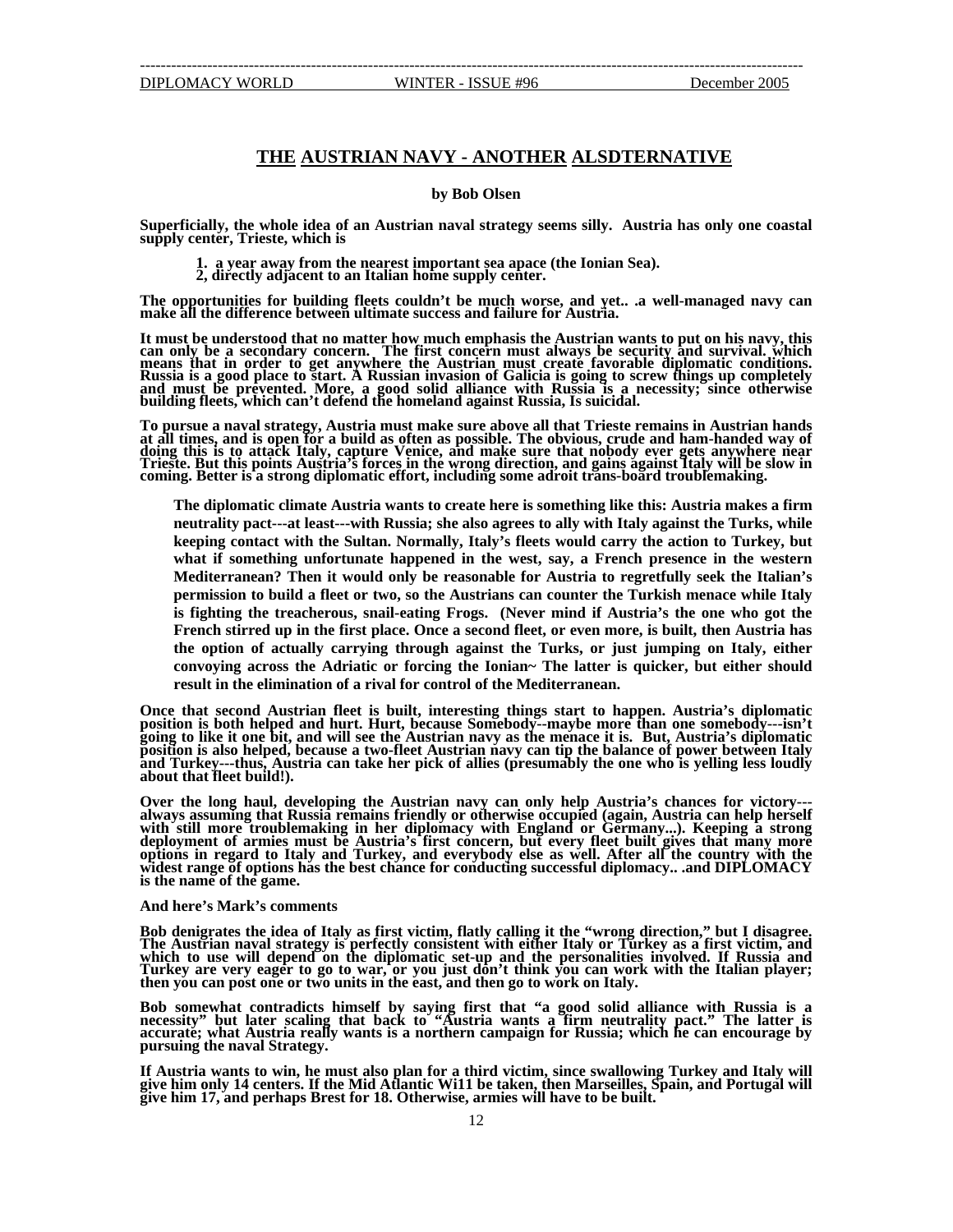--------------------------------------------------------------------------------------------------------------------------------

**Finally, some openings should be mentioned. The standard Fleet Trieste- Albania - Greece can be**  used, although you may have problems getting that fleet into the water in Spring 1902. If Italy is to<br>be attacked, Fleet Trieste-Adriatic is a fast start. If you're sure Italy will take Tunis, send your<br>armies to take Serb

**\*\*\*\*\*\*\*\*\*\*\*\*\*\*\*\*\*\*\*\*\*\*\*\*\*\*\*\*\*\*\*\*\*\*\*\*\*\*\*\*\*\*\*\*\*\*\*\*\*\*\*\*\*\*\*\*\*\*\*\*\*\*\*\*\*\*\*\*\*\*\*\*\*\*\*\*\*** 

## **AUSTRIA'S WIN VITHOUT A FLEETING CHANCE**

**By James Woodson, Ensign** 

**as told to Larry Peery** 

We've talked about Austria's naval potential and, I suppose, it's a classic case of making a mountain<br>out of a molehill, Still, it is a possibility. The other side of the coin also deserves an examination. So,<br>let's look a

**It was a PEERICON, or perhaps a BETHOVENCON—I forget which-—-a few years ago. James was lucky enough to draw Austria as his country assignment and naturally that evoked gales of laughter among the players in the game.** 

**Winter 1900 was the usual, reams of lies and lies. Spring and Fall 1901 were typical. James built a fleet in Trieste in Winter 1901, along with an army in Vienna as I recall. And then it began.** 

The game went on and on because games at PEERICONS and BETHOVENCONS always do. There are no time constraints per se. If a game takes 15 game years or 15 hours to complete, so be it. James did well, slowly at first and then

I knew James was getting serious when he came to me after five or six hours of play and said, ''Do<br>you have another Dippy game?' I need another set of pieces. 'Naturally, I was curious but not<br>alarmed. Every competent Dipp **him another set and went about my hosting duties. Hours passed.** 

**Then James tracked me down again and said, "Do you have another Dippy set? We need more**  Then James tracked me down again and said, "Do you have another Dippy set? We heed more<br>pieces." Well, by now I was down to my plastic pieces, a Canadian set that must have been designed<br>by a color blind Interior decorator **army. There wasn't one Austrian fleet to be seen.** 

**Drawing James aside, I asked him Sotto voce, "Where's your fleets?"** 

**"Well, the first one got blown up by one of my no longer existent foes." "But what about the second one you built in 1902?" I asked.** 

**"Well, when I saw a good thing going, I just kept it going. So I had an ally blow that one to bits," James said. "Besides I needed another army."** 

**"You had 16 armies and no fleets and you needed an army?" I asked incredulous]y "It's simple," he said. "It's called economy of scale."** 

Well, James went on to gain two more black dots, build two more armies, and ended up with 18<br>centers, 18 units, and 18 armies on the board. Today, years later, I still don't have all the right red<br>armies back in all the ri **one with the dull paint, the red plastic one that looks like a din dun, and the red flag that** 

**Looks like Madame Mao.** 

**\*\*\*\*\*\*\*\*\*\*\*\*\*\*\*\*\*\*\*\*\*\*\*\*\*\*\*\*\*\*\*\*\*\*\*\*\*\*\*\*\*\*\*\*\*\*\*\*\*\*\*\*\*\*\*\*\*\*\*\*\*\*\*\*\*\*\*\*\*\*\*\*\*\*\*\*\*\*\*\*\*\*\*\*\*\*\***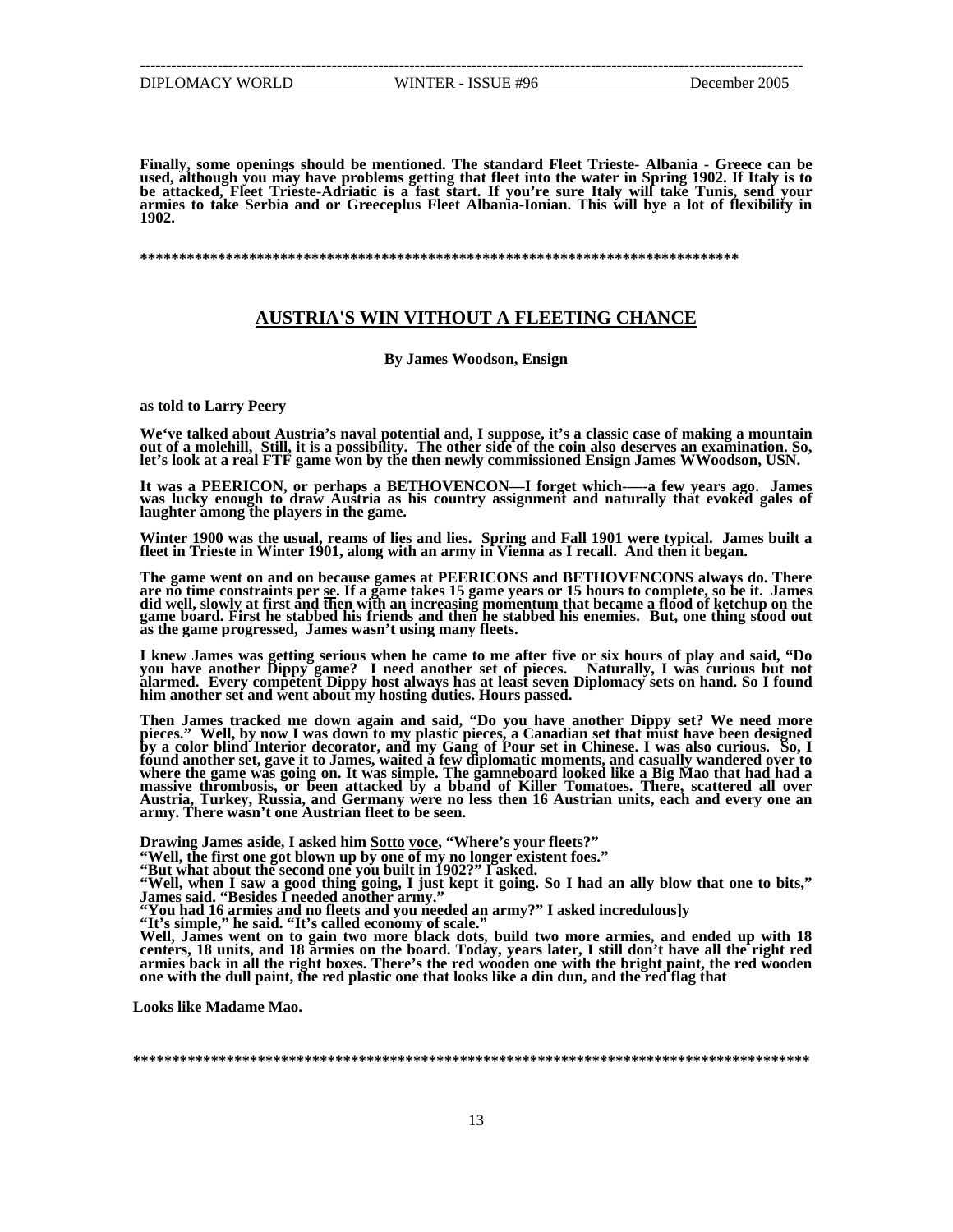## **THE REAL LEPANTO**

**By Mark L. Berch** 

**You've probably heard of the Lepanto Opening, named and popularized by Edi Birsan, which involves a spring 1902 attack on Turkey by Italy. But you may not realize that on October 7, 1511 there really was a Battle of Lepanto. It was, arguably, the most ferocious naval battle in history, in some respects dwarfing World War I's Battle of Jutland.** 

**For about 400 years, enmity between the Christians had foiled their attempts to unite against Islam. But in May 1571, a "Holy League" was formed. King Phillip II of Spain was alarmed by the Turk. Instigating a revolt in southern Spain, and by their attack on Malta. The Pope was Pius V, an austere mystic with a hatred of the Turks. The Republic of Venice was very alarmed by the invasion of Cyprus (Nicosia had fallen in 1510, and Famagusta was besieged), and blamed Turkish agents for blowing up their huge powder magazine in the Arsenal. Holding this unlikely alliance together, and leading it in battle was Don John of Austria, the illegitimate half—brother of King Phillip II. This was no easy task, as Venice had been called "the harlot who slept with the Turk."** 

**The cornerstone of the Christian fleet was 6 enormous Venetian galleasses, which, although cumbersome, had enormous firepower. They also had 205 galleys. Upwards of 84,000 men were assembled with the fleet in late August, in Sicily.** 

**The Turks were led by Sultan Selim II, known then as "the Sot." He was lazy, brutal • fairly ugly, and a drunkard. He had a bodyguard of 100 dwarfs, clad in gold. He apparently needed a major victory to consolidate and legitimize his reign. On his flagship was a green flag, which had the**  name of Allah repeated 28,900 times in gold calligraphy. With him were Zulu Ali, the bey of<br>Algericas, and also the Governor of Alexandria, Egypt. His entire fleet had 245 galleys, and as many<br>as 88,000 men.

**The two armadas net about 30 miles west of the Turkish base of Lepanto, Greece, in the Gulf of Petras in the Adriatic.** 

**The Turks were devastated. Almost half their galleys were captured, and most of the rest were sunk. They lost all but about 10,000 men and two dozen galleys. The Meccan Flag was sent off to Phillip II. Selim II was decapitated, and his head hoisted on a pike. Most of the battle was done in just 4 hours!**

**Contrast that with Jutland. That involved only 250 vessels and 60,000 men total, for both sides. A grand total of 25 ships were sunk, and I don't believe any were captured. The battle took several days to play out. No one had his head raised on a pike, and in fact, there were promotions all around. Both aides declared themselves the winner.** 

**But the battle, not unlike the opening, proved to have little practical value. The Christians made no attempt to capitalize on this astonishing victory, and indeed, two years later, the Venetians surrendered Cyprus to the Turks. Phillip II signed a truce with the Turks in 1580.** 

**It did give an important boost to Christian morale, as it was a sterling example of what could be accomplished with cooperation. It also ratified the Spanish as (self-appointed) defenders of Christianity, although whether they would actually gain much from such a role is debatable. It was also a major turning point in naval warfare. It was the final great battle of the Age of Oared Warships, and pointed clearly to a new direction. The Caleasses, which used sail far more than the galleys, had a murderous effect on the Turkish oarsmen (it should be pointed out that by then, even the galleys were carrying guns). Even so, the day of the Galleasses was short lived and was only a transitional vessel toward the even more powerful galleon which had relatively little use for oars.** 

And now? We've got some fine paintings by Titian, Veronese, and Tintoretto, and some lyric<br>writings by Cervantes (who was wounded in the battle). If you visit the Doge's Palace in Venice, you<br>can see blood—red Turkish bann **Toledo Cathedral say a Mass for this great victory.** 

**So Lepanto exists in history, and in our game. But, not on the maps. Lepanto has since been renamed Navpaktos.** 

#### **\*\*\*\*\*\*\*\*\*\*\*\*\*\*\*\*\*\*\*\*\*\*\*\*\*\*\*\*\*\*\*\*\*\*\*\*\*\*\*\*\*\*\*\*\*\*\*\*\*\*\*\*\*\*\*\*\*\*\*\*\*\*\*\*\*\*\*\*\*\*\*\*\*\*\*\*\*\*\*\*\*\*\*\*\*\***

**How about some articles on Germany, the country I love to play and you should too. These are taken from DW #68 published in 1992, starting page 6.**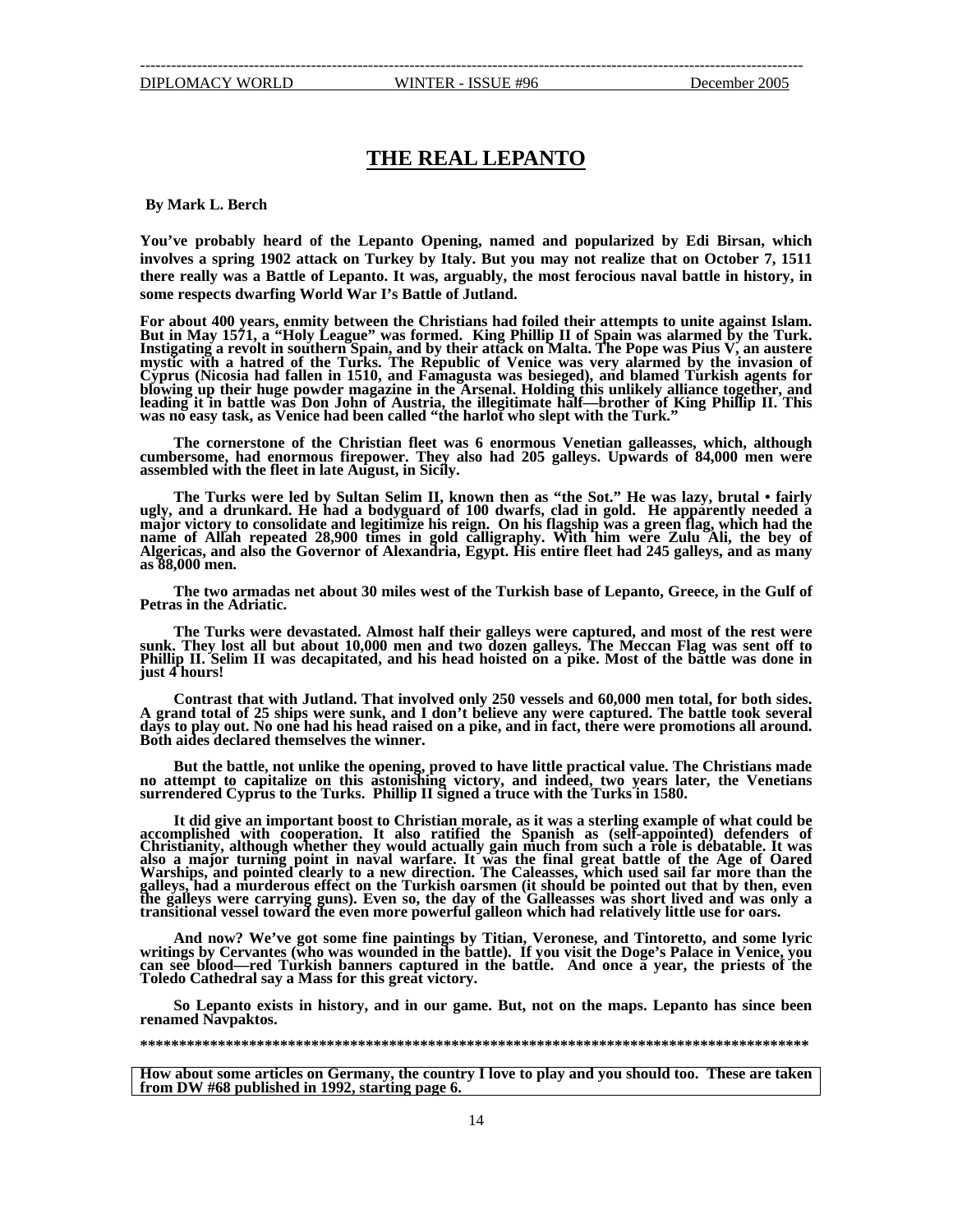# **A Hun Having Fun in the Sun**

**by Stan Johnson** 

**Germany may easily be the most fun Power to play on the board. It surely can be the most challenging and rewarding to the enterprising Dip player. Being a successful Hun requires not only good tactics and diplomacy, but careful management of your own psyche.** 

**By this, I mean that you must keep your emotions in check. Things may go so well for the Hun initially. However, he is also liable to start a war prematurely, or get big eyes and go for too much too soon, bringing the wrath of a vengeful world down on his head.** 

**In the begining, in a game with good writers, you seem to be friends with everyone. Perhaps it would be better said that you are hearing from everyone (or most everyone). How close chums (not chumps) you become depends on your ability to be pleasant and charming. You must point out the many benefits of being your ally.** 

**One way of doing this is to promise things you do not have. Belgium is the best to start with. England is always hot for it, to get his second center, while France often covets it as well. Belgium can be the catalyst to get a real catfight going between England and France, which is the key to any successful German adventure. Your opening letters to both Powers should contain the offer of Belgium with a hint of possible support. If, on the other hand, you grab Belgium for yourself and get three builds it often unites England and France against you.** 

**You also decide whether Russia can have Sweden in 1901, which gives you lots of leverage in the east. If you tie this in with the promise of Norway you can often receive a lot in return.** 

**A problem may arise, however, if you wind up as friends with everyone. You have agreed to help France to attack England, England to attack France, and Russia to attack England. There comes a time when you must say yes to one and no to another. If you sit on the fence too long, you may feel like you are stuck on a post when everyone attacks you.** 

**When you do decide which neighbor to attack, remember to be pleasant. Imply you were forced into the attack by circumstances beyond your control (read: you would be willing to move later against the co-conspirators if you can.) You can never know when you might need a friend. This type of fluidity is crucial to German success. You must be in close relations with three nations, and secondary relations with the other three — through alliance, one hopes.** 

**There is no best strategy for Germany. Your relationship with each Power should be based partly on the personalities of the players and partly on your best guess of their ability.**

**The following are some general tips to guide this process. Although it should be remembered that Germany should not deal with absolutes.**

**France should be written ASAP. Attempt to get a demilitarized zone for Burgundy. If he's reluctant to agree, offer him Belgium. Also, suggest an alliance against England without saying so directly. You must watch what you say because letter-passers are particularly dangerous to the Hun, who deals with so many potential enemies. Learn to imply rather than to say. Your diplomacy should have its finest hour.** 

**While it's important to have France attacking someone else, it is often even better to have someone else attacking France since you will often want to do the same thing. You can ally with**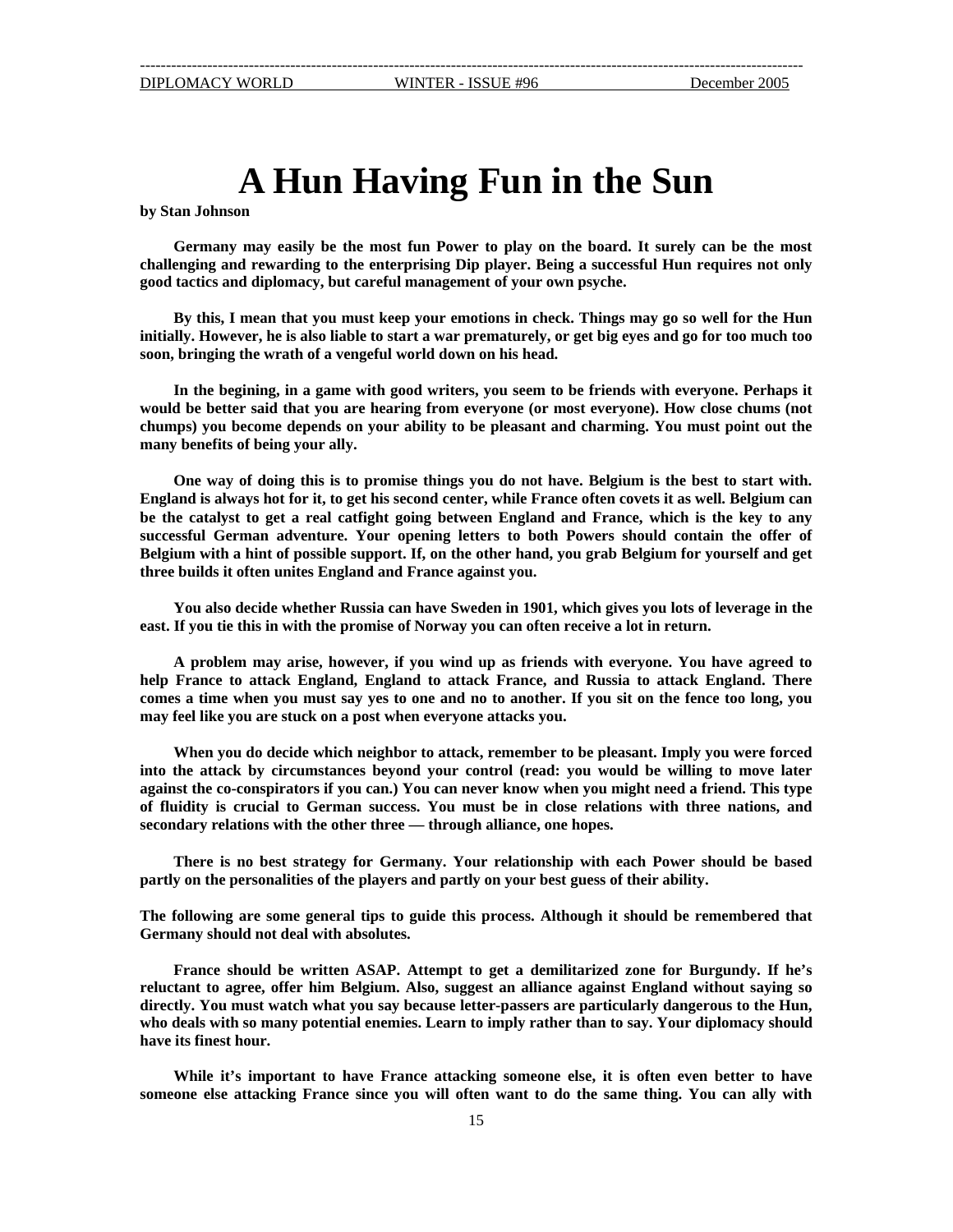**either England or Italy, but the EG has the benefit of also protectng you from the awesome British navy.** 

**You must get someone on your side, though, since otherwise Germany and France can knock heads for years with no headway, barring major screw-ups.** 

**Unless you like pre-arranged draws, there is no real long-term advantage to the German for an FG alliance. You must constantly wony about a knife in the back no matter what he tells you.** 

**In review, be nice to France first, then get some help or turn his back towards you, then stab him to death, completely. A small France left alive can come back to haunt you with a vengeance later.** 

**Next there is England. You and he can often reach an amicable agreement wherein you build only armies and he builds only fleets. This arrangement can work well, and, if you want to settle for a draw, can go the whole way. If you want a win, you must position yourself so as to be able to get the jump on the isolated English coastal centers and increase your fleet strength at his expense.** 

**A hostile England can cause you even more problems than France. If he attacks France, you ought to join in and finish France ASAP. Then, if you have been living right and playing right, Russia should be causing trouble for Mr. E. This gives your alliance a target and eliminates another potential enemy.** 

**If England hits Russia first, you should hang back (except to grab Sweden). This is because the sight of an exposed German rear drives Frenchmen wild. You'll look pretty foolish in the siege lines around Warsaw or Moscow when the frog leaps into Munich, and is marching on Kiel. Wait until France moves against England or into West Med before you ever head east.** 

**The way to an Englishman's is heart 1s Belgium. It is the quickest and easiest way to get France and England fighting. Historically, the German invasion of Belgium brought England into the war on France's side. So you shouldn't try to grab it, as that will unite them against you. If you can get Mr. E and Mr. F fighting, you can get Belgium in the end, anyway.** 

**If you and England are allied from the start, the question is whether to land his army in Belgium or Norway. The wise German will push for Norway. This is because it will focus Russian attention on England rather than you and put a lot of water between that army and you. If the army lands in Belgium, you must be prepared to deal with a possible E/F attack. Since England needs your support to Belgium, you should dictate which unit goes in. Of course, if England gets into the Channel, that English army could go to Brest or Picardy instead.** 

**When it comes to the Russian Bear, you have one great advantage, Sweden. You can use this stick to tame the bear and make him dance to your tune. Russia may be looking to Sweden for his only build, if there is trouble in the south. Of course, you should try to make sure there is by passing on information to Austria and Turkey.** 

**As to the price for Sweden, you should begin with DMZing your border areas. Once that is settled, you could make A Moscow - St Pete the key to Sweden. That should raise an eyebrow in London! A German who does not move to Denmark is depriving himself of a great bargaining chip, even if he intends on Russia as a friend. The G/R alliance is very powerful, and usually means the kiss of death for England. The trick is surviving after the fall of England. You need to keep Russia going west towards France, which should put you in position to call the shots. Then you and the winner of the Eastern Division Playoffs may agree to eat some bear meat.**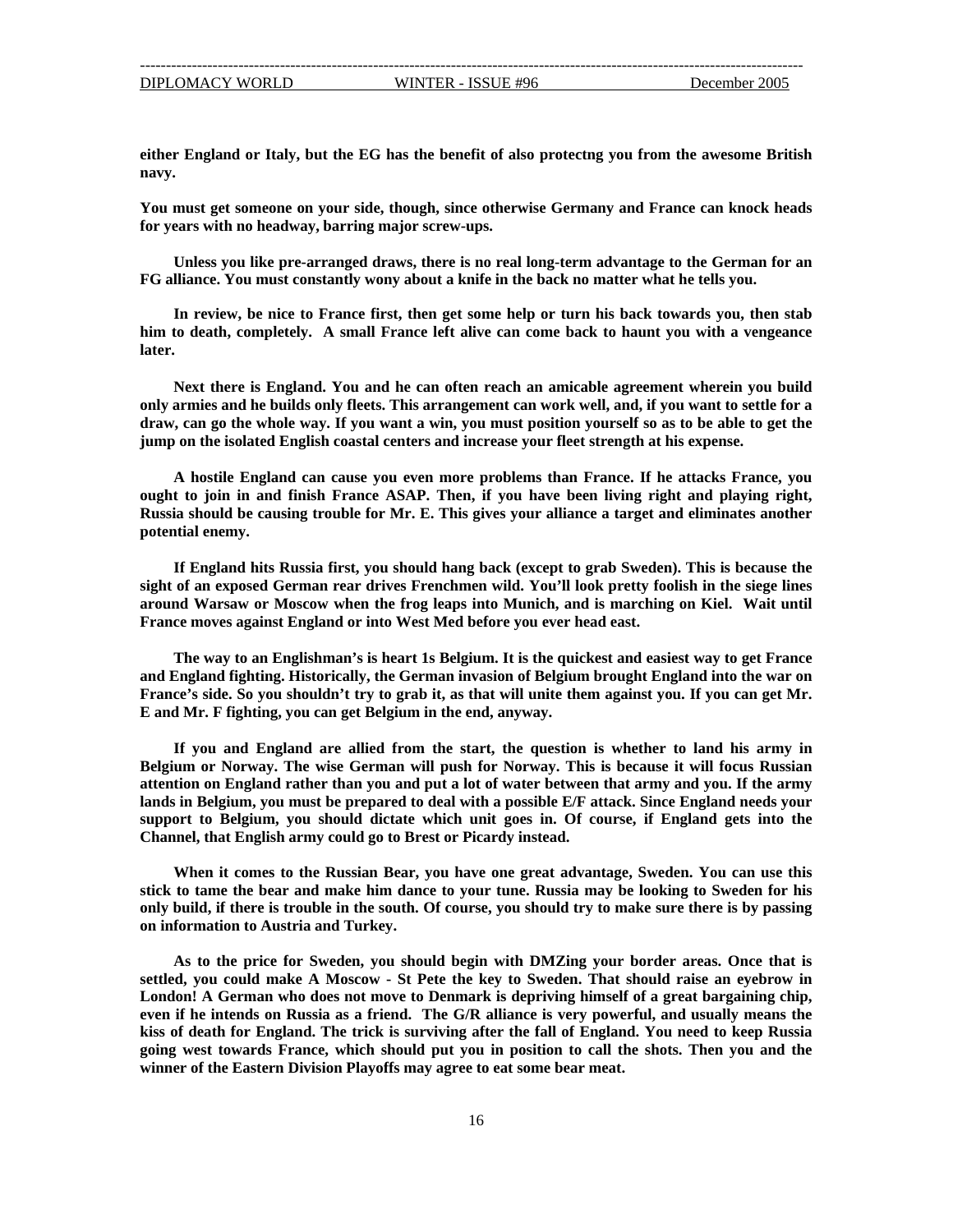**This brings us to the eastern bloc. Many first-time Germans tend to ignore happenings in the east, often to their lasting regret. It is a fatal mistake to ignore the east if you have any intentions of going past the Midgame to the nitty-gritty.**

**It has always seemed to me that Austria and Germany should be the best of friends. If they used the spirit of Germanic brotherhood to its best advantage, they should be close to unstoppable despite their many enemies. Germany should stress common enemies when talking to Austria, and try to be Austria's Rich Uncle. In other words, use negotiation and moves to keep Russia out of Galicia and Italy out of Tyrolia, as well as put in a good word with the Turk.** 

**However, I have seen few of these alliances bear the fruit of which they are capable. It seems each forgets the other and concentrates on their own affairs. Together Austria and Germany can cooperate and split the world between them. It is also wise to add Turkey to this alliance, at least until Russia and Italy are gone. Then, you can either split Austria between you and the Turk, or leave those two to battle it out while you gather winning dots in the** *west***.** 

### **About that Turk:**

**I think you are a jerk if you don't write the Turk. Sure, he's far away, but he is also the only player who can't attack you in 1901. You and he can exchange much useful information about goings-on across the board. Also, it's easier to start a relationship in the beginning rather than when your units meet in the Midgame. In the short-term, you can have him tell England about the French attack he has heard about, or whatever. To the creative Hun, a friendly Turk is a real ace in the hole.** 

**Last but not least, there is Italy. The Italian offers much potential to the Hun who knows how to tap it. It's little known, but Mussolini was the only one to ever get Hitler to back down in pre-WWII Europe. Ii Duce threatened to mobilize 40,000 troops if Germany annexed Austria. However, by clever diplomatic wooing and Allied lethargy, Hitler was eventually able to win Mussolini to his side, and later took Austria with Italian blessing.** 

**The clear lesson here should be iu make Italy your friend at all costs. A war against Italy can bring little profit, but can lead to many problems. You would be left with a wide open position that is easily flanked. Instead, concentrate on fostering Austrian/Italian peace, since it could lead to Italy attacking France and Austria attacking Russia. A wise Hun will attempt to orchestrate the entire scenario of events in the east to a boil under Russia's butt, while Italy heads west.**

**Even if the A/I you fostered goes against Turkey. Italy can still often spare a unit or two to help you versus the French. You may also plan ahead for future fun by promising both England and Italy Iberia. Of course, you will usually have the jump on Italy in the endgame as well, as you will be in a better position to grab 18 dots quickly.** 

**While these tips focus on one country at a time, in a real game nothing happens in a vacuum. Events in the east must be balanced against those in the west, and vice versa. Due to his central position, Germany has a foot in each bloc, and must often be the fulcrum on which the whole game balances.** 

**In conclusion, to be a successful German you must be a constant sower of discontent and confusion among your enemies. Write as if your life depended upon it, because it often does. In "Free for All", a game recently started in** *Maniac's Paradise,* **the German was a non-writer. In Spring 1901 he was attacked by England, France, Italy, Austria and Russia. Don't let this happen to you!**

#### **\*\*\*\*\*\*\*\*\*\*\*\*\*\*\*\*\*\*\*\*\*\*\*\*\*\*\*\*\*\*\*\*\*\*\*\*\*\*\*\*\*\*\*\*\*\*\*\*\*\*\*\*\*\*\*\*\*\*\*\*\***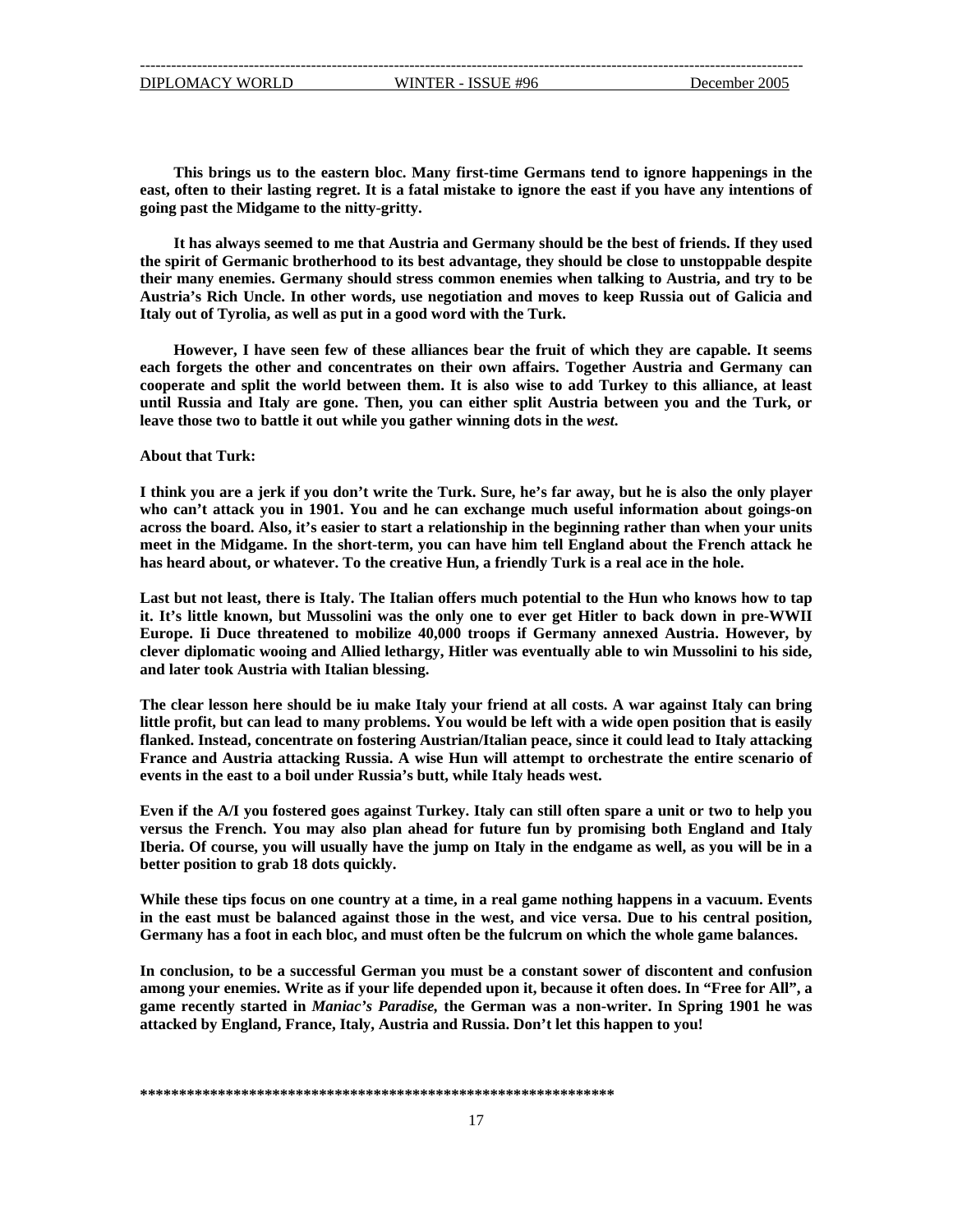## **Germany: The Slow Approach**

**by Paul F. Glenn** 

**In** *Diplomacy World* **65, Joel Klein's article "A Grain of Slat" advised slow and steady progress for the two central powers, Austria and Germany. I agree with him on this approach. While Joel did go into detail as to how this strategy applies to Austria, he talked little about Germany. In this article, I examine the slow stategy with regard to Germany.** 

**Germany's location is roughly equivalent to Austria's, in that it has three neighbors who can all benefit from its dismemberment. This positional consideration is the major reason why. Germany should not pursue a fast and risky strategy, i.e. one designed to rapidly eliminate one neighbor. In order to achieve such a 'blitzkrieg" result, a country must concentrate massive forces against a single opponent. Certain countries, particularly the corner powers, can do this without as much risk due to their relative lack of exposure to attack.**

**However, for the central powers, it is usually suicidal to pursue such a strategy. They need to keep some forces in reserve for defense. If, for example, Germany attempted to blitz France in Spring 1901, and at the same time Russia invaded from the east, Germany would make an extremely quick exit. Mass concentration of force leaves too much territory exposed to attack.** 

**Even if Germany pursues a fast opening and is not simultaneously invaded from another side, the situation is not necessarily good. Seeing Germany fully committed against France could be a serious temptation for another country to invade. This is particuarly true for Russia, but also for England and Italy to some extent. Even one unit against Germany's exposed rear or flank is a huge threat.**

**Another reason for Germany adopting the slow but steady strategy is Germany's need to keep vigilant against threats from every corner as the game develops. Since Germany is right in the middle of the board, it is exposed to attack from all sides. Austria is unlikely to attack early on, which removes the danger from one front, but eventually a threat will develop from that area, whether it be Italy and/or Turkey over running Austria or Austria herself.** 

**Because of this constant danger, it is a good idea for Germany to work to limit any threat from quiet sectors, by limiting the growth of the other powers through diplomacy and/or intervention. No power can be allowed to grow too powerful, for you can count on them attacking you down the road. Germany should back up the weaker side in conflicts away from the main front. For example, if Germany moves west against France or England (a usual occurrence) it is unwise to ignore the east and south. Intervention, even with just one unit, can be enough to prevent any power from becoming a large and dangerous threat.** 

**In a game I played recently, an Email game through the Diplomacy Adjudicator, I successfully followed this strategy of intervention. In an alliance with England, I attacked France early on. However, I did not commit all of my forces to this struggle — I kept one or two in reserve to intervene in other theaters. When Italy pulled a sneak attack against Austria, threatening to win quickly, I sent a unit south to Tyrolia, and captured Venice in the Fall. This one unit killed any chance Italy had of defeating Austria quickly to become a threat to me. After this, the two sides were dead even, and neither could defeat the other. This "preventive intervention" insured that my southern flank would remain secure. I later took similar action in the east. The game ended in a twoway between England and me. My success was largely due to limiting the growth of my southern and eastern neighbors.** 

**This strategy is, in a sense, a balance of power strategy. However, it differs from the "pure" balance of power strategy in that it is only temporary. Germany only has an interest in keeping her neighbors weak and divided to protect herself while her attention is turned elsewhere. As soon as the active**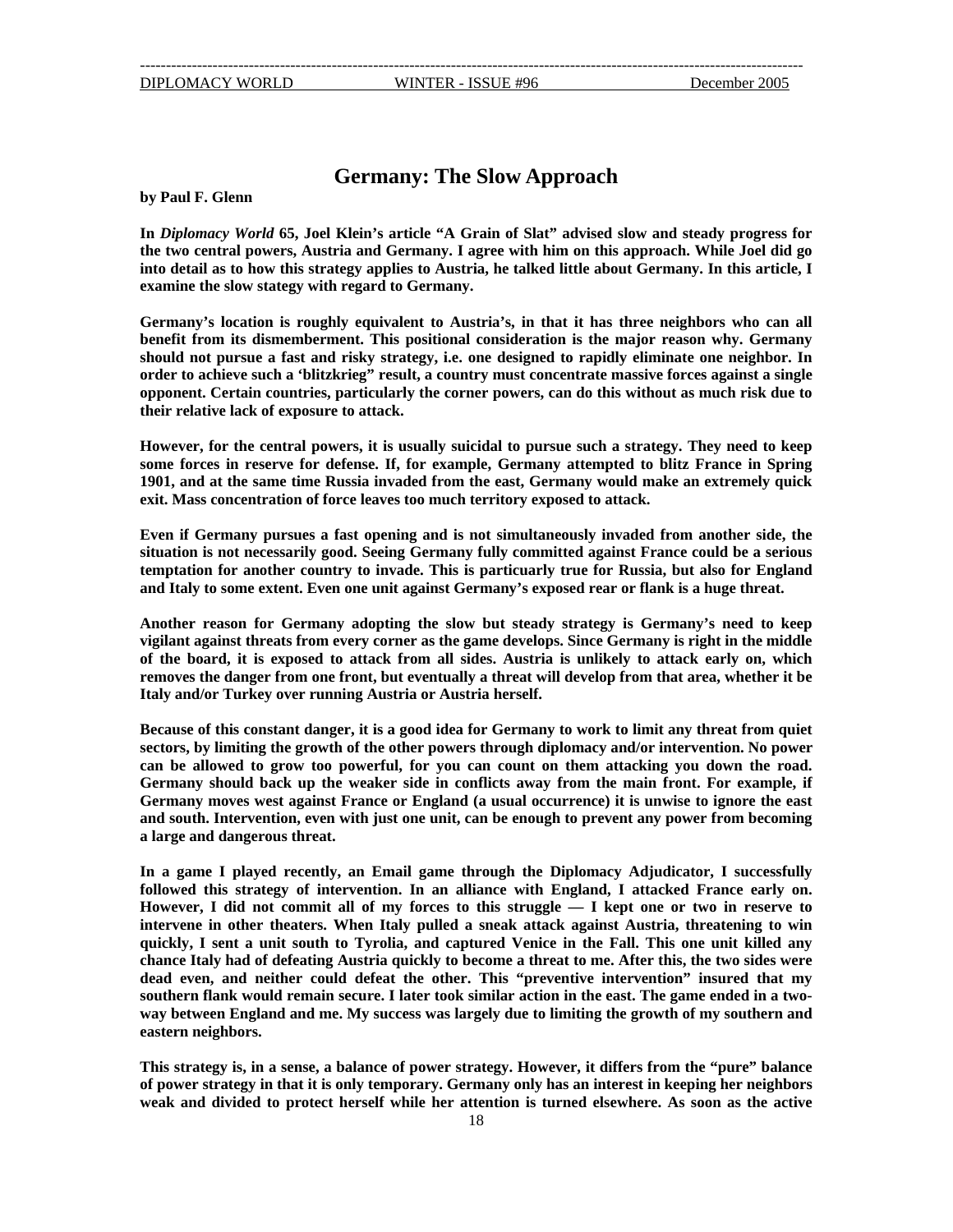**front becomes secure (i.e. France or England falls) Germany should turn to the quiet fronts and move in. In the game I described above, for instance, as soon as I had finished with France I turned south and east in force. The balance is not an end, but rather is a tool to protect oneself while engaged in other fronts.** 

**All of this takes time — it can't be accomplished as part of a "fast" strategy. Intervention on one or two additional fronts draws units away from the main front, making it all but impossible for a quick victory. There is simply not enough force present. The primary enemy may not fall until 1905 or so. This is not a problem as long as Germany keeps her other neighbors in check.** 

**The slow approach benefits Germany in another indirect y. As Joel Klein pointed out in his article, it is the corner players who gain most from a fast start. By following the strategy I have been discussing, Germany in effect forces other countries to also grow slowly. This gives the central powers an advantage, for they have limited the growth of their worst enemies.** 

**Finally, the slow approach is useful for Germany for negative reason: the fast approach is largely ineffective against Germany's primary opponents, France and England. Both countries have tremendous defensive positions, making very difficult to quickly eliminate either (unless the victim makes some very bad moves). This is particularly true of England, as any attack can only be made with a number of fleets, which France and Germany don't even have combined at the beginning of the game. While it is a little easier to kill France quickly, it is still relatively difficult. Both countries require a protracted siege before they fall. Since the fast approach is unlikely to work against Germany's chief enemies, why try it at all?** 

**Germany is a difficult country to play, and is frequently eliminated early in the game. However, if the German player can control the tempo of the game, and keep it slow, Germany is perhaps the best country to play. It is certainly my favorite, because of the special challenges it presents. When it survives to 1904** *and* **beyond, Germany is very powerful, and a hell of a lot of fun to play.** 

**\*\*\*\*\*\*\*\*\*\*\*\*\*\*\*\*\*\*\*\*\*\*\*\*\*\*\*\*\*\*\*\*\*\*\*\*\*\*\*\*\*\*\*\*\*\*\*\*\*\*\*\*\*\*\*\*\*\*\*\*\***

## **THE INVENTION OF DIPLOMACY\***

## *by Allan B. Calhamer*

**As the war drew to a close in 1945, I read an article on post-war planning in the magazine**  *LIFE.* **This article reviewed the history of the Congress of Vienna and the subsequent period to 1914, arguing that a world containing several Great Powers all roughly equal in strength would offer the best guarantee of peace. Because whenever one or two of these powers acted aggressively, the others could unite against them. causing them to hack down by overwhelming threat before a war could break out. Regardless of whether such a plan would have worked or could have been brought about in the real world as suggested. The condition of multiple and flexible checks and balances obliviously offered itself as a possible basis for a parlor strategic game of some depth and color.**

**In the course of debating it high school, I then encountered an argument against world government — a hot topic of the late forties — which was that governments now are checked both by internal and external factors, but that a world government would have no external checks upon it, hence it might be more likely to become tyrannical. Another debater and I attempted a game simulating the grand alliance of European history of the Eighteenth Century, but as we used only two players and did not find any way to simulate independent third or fourth parties. The effort ended in failure.** 

**Meanwhile, several of us were playing Hearts, a card game in which several players participate, each independent of the others. We observed that the game was best if all the other players played against the current leader. thus the current leader would tend to change hands, giving more players a chance to lead and a chance to be the leader at the end of the predetermined number of hands. Competition was further enhanced by ruling that if two players tied for the lead at the end, all players shared equally in the tie. Thus, all players who were hopelessly far behind still had incentive to try and bring about a tie between the leaders, thus increasing the competition instead of detracting from it. I noticed that players who did not understand all of this would tend to play for**